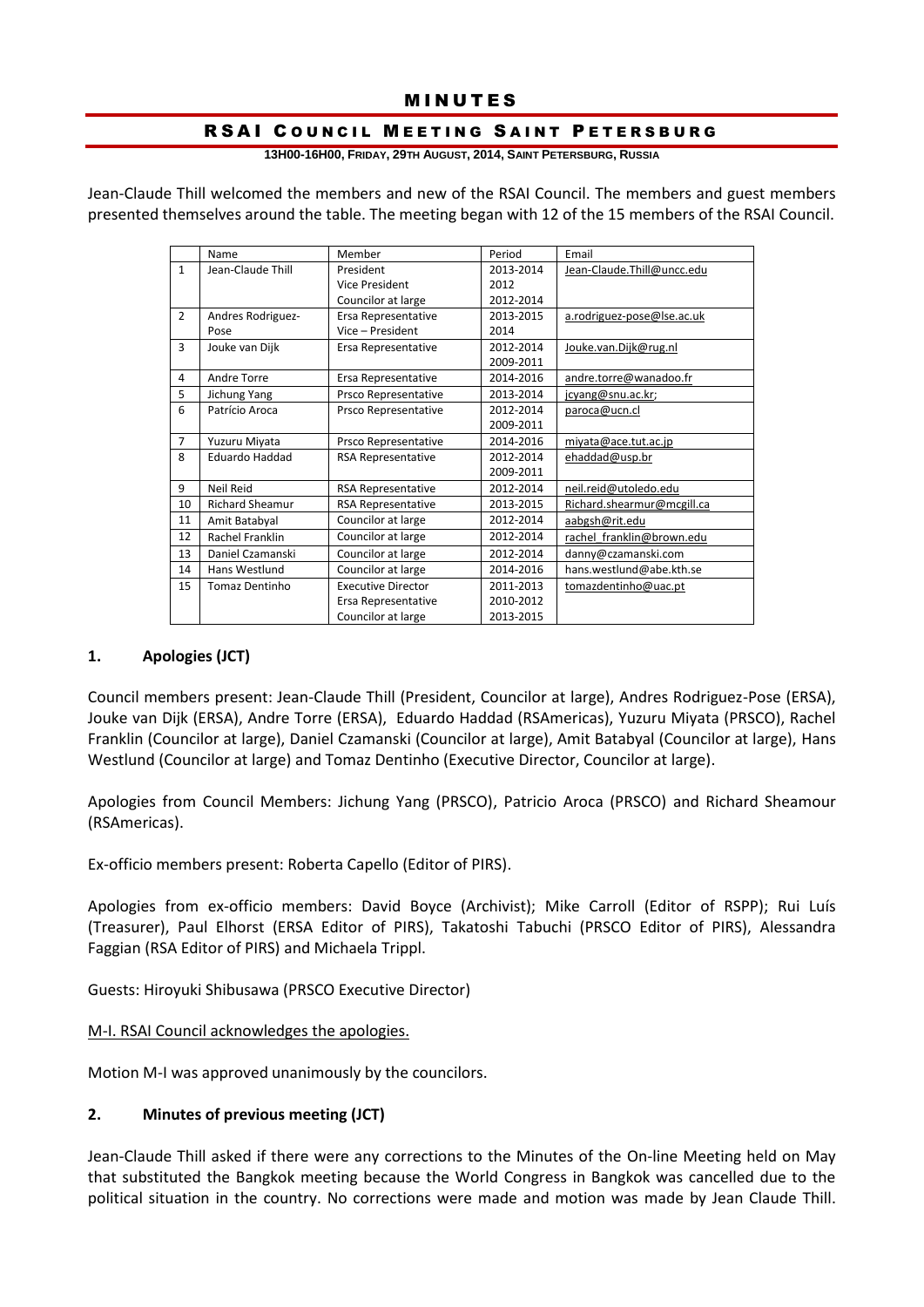Daniel Czamanski seconded the approval of the Minutes of the Palermo Meeting. The councilors unanimously approved the motion.

#### M-II. RSAI Council approves unanimously the Minutes of the On Line Meeting (May 2014)

#### **3. Nomination of Candidates for Councilor at Large 2015-2017 (JCT)**

Jean-Claude Thill reported that, according to the constitution and the by-laws the proposition of candidates for nomination and election as councilors at large took place according to the established rules. The six proposals are:

**DR. AMITRAJEET A. BATABYAL (**NARSC Section Member**)**



Department of Economics Rochester Institute of Technology E-mail: aabgsh@rit.edu Home Page[: http://people.rit.edu/aabgsh](http://people.rit.edu/aabgsh)

#### **EDUCATION**

Ph.D., Agricultural & Resource Economics, University of California at Berkeley, 1994

M.S., Agricultural & Applied Economics, University of Minnesota, 1990

B.S. with Honors & Distinction, Applied Economics & Business Management, Cornell University, 1987

**DR. BUDY RESOSUDARMO** (Indonesia Section Member)



Department of Economics Crawford School of Public Policy ANU College of Asia & the Pacific The Australian National University E-mail[: budy.resosudarmo@anu.edu.au](mailto:budy.resosudarmo@anu.edu.au) Home Page: [https://crawford.anu.edu.au/people/aca](https://crawford.anu.edu.au/people/academic/budy-p-resosudarmo) [demic/budy-p-resosudarmo](https://crawford.anu.edu.au/people/academic/budy-p-resosudarmo)

**EDUCATION** PhD (AgEcon, Cornell) MSc (OR, Delaware) BSc (Electrical, ITB)

#### **DR. DANIEL A. GRIFFITH (**NARSC Section Member**)**



School of Economic, Political and Policy Sciences

University of Texas at Dallas E-mail[: dagriffith@utdallas.edu](mailto:dagriffith@utdallas.edu) Home Page: <http://www.utdallas.edu/~dag054000>

#### **EDUCATION**

Ph. D., geography, University of Toronto, 1978 M. S., statistics, The Pennsylvania State University, 1985 M. A., geography, Indiana University of Pennsylvania, 1972 B. Sc., mathematics, Indiana University of Pennsylvania, 1970





School of Geography, Earth and Environmental Sciences University of Birmingham E-mail[: e.tranos@bham.ac.uk](mailto:e.tranos@bham.ac.uk) Home Page: [http://www.birmingham.ac.uk/staff/profil](http://www.birmingham.ac.uk/staff/profiles/gees/tranos-emmanouil.aspx) [es/gees/tranos-emmanouil.aspx](http://www.birmingham.ac.uk/staff/profiles/gees/tranos-emmanouil.aspx)

**EDUCATION** PhD Newcastle University, 2010 MA in Regional Development, Newcastle University, 2006 MSc in Planning and Regional Development, University of Thessaly, 2004

#### **DR. JACQUES POOT** (Australia & New Zealand Section Member)



National Institute of Demographic and Economic Analysis University of Waikato New Zealand E- mail[: jpoot@waikato.ac.nz](mailto:jpoot@waikato.ac.nz) Home Page: [http://www.waikato.ac.nz/nidea/people/j](http://www.waikato.ac.nz/nidea/people/jpoot) [poot](http://www.waikato.ac.nz/nidea/people/jpoot)

#### **EDUCATION** Doctor of Philosophy, Victoria University of Wellington, 1984 Doctorandus in Econometrics (US/UK equivalent: MSc), VU University, Amsterdam, 1978 Candidate in Econometrics (US/UK equivalent: BSc), VU University, Amsterdam, 1974

#### **DR. TUZIN BAYCAN** (Turkish Section Member)



Department of Urban and Regional Planning Istanbul Technical University Istanbul, Turkey E-mail[: tbaycan@itu.edu.tr;](mailto:tbaycan@itu.edu.tr) [tuzinbaycan@gmail.com](mailto:tuzinbaycan@gmail.com) Home Page[: http://www.ae](http://www.ae-info.org/ae/User/Baycan_T%C3%BCzin)[info.org/ae/User/Baycan\\_T%C3%BCzin](http://www.ae-info.org/ae/User/Baycan_T%C3%BCzin)

#### **EDUCATION**

Ph.D., Department of Urban and Regional Planning, Istanbul Technical University, 1999 M.S., Department of Urban and Regional Planning, Istanbul Technical University, 1993 B. Sc., Department of Urban and Regional Planning, Istanbul Technical University, 1988

Jean Claude Thill proposed a motion to approve the nomination of the candidates. Amit Batabyal seconded. The motion was approved unanimously.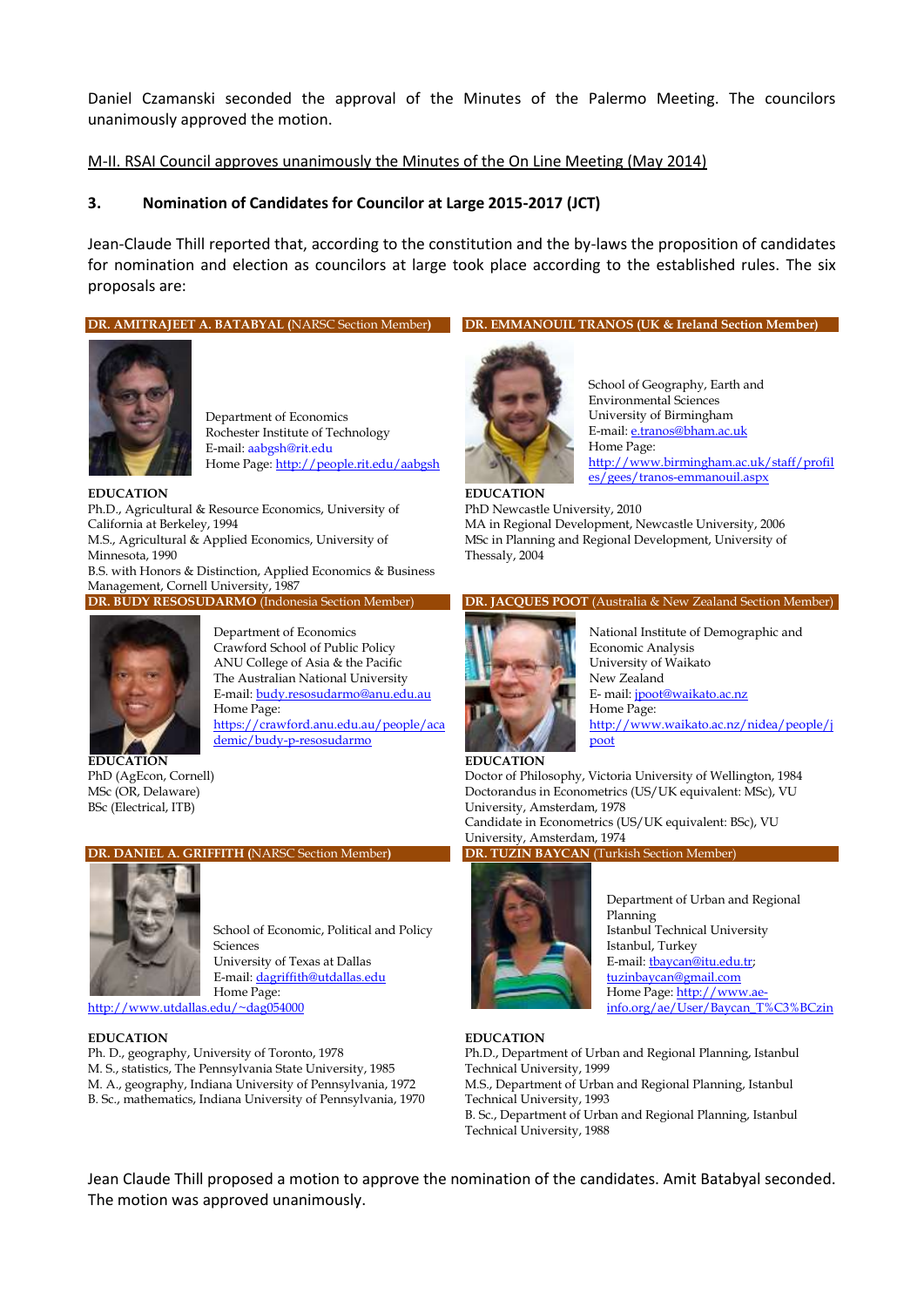M-III. RSAI Council approves unanimously the nomination of Amit Batabyal, Emmanouil Tranos, Budy Resosudarno, Jacques Poot, Daniel Griffith and Tuzin Baycan as candidates for the four posts of councilors at large for the period of 2015-2017.

### **4. RSAI World Congress (JCT)**

Jean Claude Thill said that a report on the world congress was distributed (Annex 1) and remarked that the real question is what to do next. We had a discussion three years ago. Before the World Congresses were each four years, with a small scale and with mainly a development function. Then it was said that RSAI should do something different aiming at large world cities with bigger events and with a frequency of two years. China was selected for the World Congress of 2014 and Jean Claude Thill took the mission to negotiate a meeting. Nevertheless it was possible to get an agreement in China and Bangkok was as a good alternative. Hopefully you read what is in the report: RSAI has the capacity to process abstracts and payments; we had 517 abstract submissions, 247 papers and 265 registrations that actually paid their fee. Many thanks to the Japanese section that would have been able to send 86 delegates; there were 33 from Thailand, 14 from the United States, 14 from China and 12 from France. There are also absents from Malaysia, India, Bangladesh and Indonesia. Once the decision to cancel was taken there was also a decision to refund 100% of the registration to the participants. The hotel deposits were reimbursed. A professional was contracted and we need to have the approval of the Council to pay 50% of the expected value which is and amount of 1452 Euros (60000 Bats).

Daniel Czamanski told the Council that one year ago he was elected for a Financial Committee. The function of the financial committee is to support decisions on real time and that request was not done. RSAI money is not private money. He remarked that there is a problem in the association in the way decisions are being taken. The decisions should always be made by a group of people.

Tomaz Dentinho said that all the decisions concerning the Congress were approved by the Council of Atlanta in the respective budget; the only decision that was not included was the support of a professional and therefore his payment, or partial payment after the cancellation of the Congress, should have the approval by the Council.

Jean Claude Thill said that the decision to reimburse 100 % of the registration fee was taken by himself, by Andres Rodriguez Pose and Tomaz Dentinho.

Andres Rodriguez-Pose said that there is a time to decide on these issues and if we delayed the financial reimbursement of the registration fees there would have been a serious reputation problem for RSAI.

Jean Claude Thill accepted the note and the criticism and said that in the future decisions will be more participated by the financial committee and if necessary by the Council.

Jouke Van Dijk remarked that there were additional costs for the cancelation of flights that will not be reimbursed.

Jean Claude Thill proposed a motion to pay 1452 Euros (60000 Bats) to the local manager of the conference (50% of the amount expected). Rachel Franklin seconded the motion. Hans Westlund asked if they did their job. Jean Claude Thill informed that they did what was expected and that they will be involved in the organization of a PRSCO meeting within a year.

#### M-IV. The proposal to pay 1452 Euros to the local manager of the cancelled World Conference in Thailand was approved unanimously.

Jean Claude Thill asked then what to do next regarding the world congresses. He said that the day before the Long Range Planning Committee of RSAI had a discussion on this that Roberta Capello can report.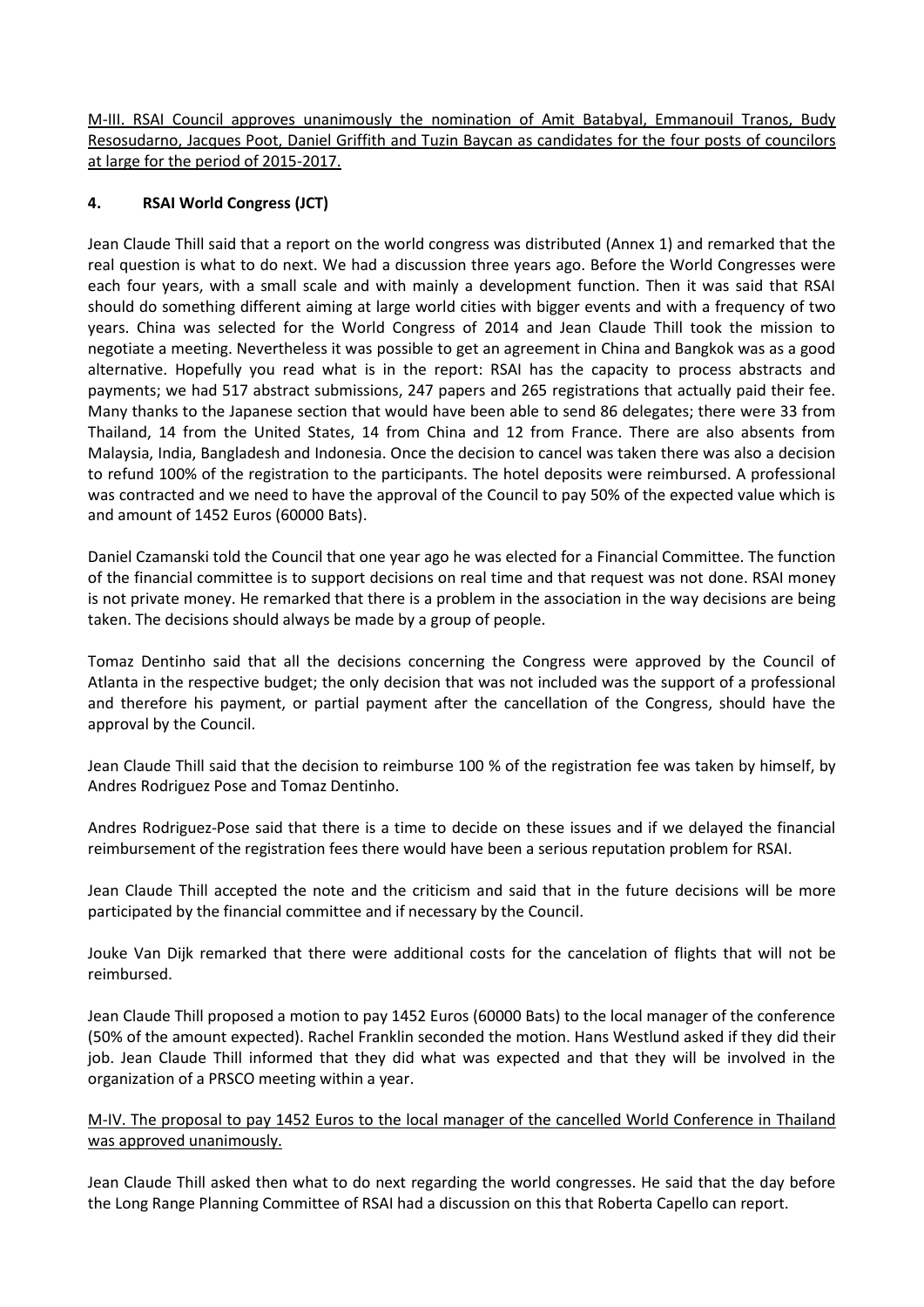Roberta Capello said that the Long Range Planning Committee reached a decision that suggests that the world conference should be each two years. As far as location is concerned the advice is that there should be cooperation and not competition with the supranational associations.

Jean Claude Thill reinforced that the issue was how important it is to coordinate with the supranational associations the time and place of the venues. Nevertheless he also said that the logistics of a joint conference are difficult to achieve.

Rachel Franklin said that it is not the task of RSAI to organize conferences.

Jean Claude Thill replied that the organization of conferences responds to the responsibilities of RSAI to develop regional science.

Jouke Van Dijk said that the purpose was to organize conferences in South Africa, Brazil or Thailand but not to organize conferences in Europe or North America.

Jean Claude Thill reinforced that the World Conference of RSAI should be the number one conference of regional science.

Jouke Van Dijk remarked that in ERSA it is very clear that we did not like the competition and we do not want to have rivalry.

Daniel Czamanski said that he wanted to follow the idea of Jouke Van Dijk that RSAI should be concerned with the future of regional science around the world. The world congresses in Brazil and in Jerusalem were intended to integrate the local people and it is this type of activities that we should promote. There should not be competition.

Tomaz Dentinho said that there are no means for those extension measures if there are no resources obtained from the world conferences.

Rachel Franklin reinforced that the European and North American Conferences respond to the need of gathering regional scientist of the whole world.

Roberta Capello said that RSAI should have a long term strategy and that this role cannot be performed by the supranational associations. She also said that the co-existence of the world conference in Timisoara and a supranational conference in Bratislava was possible in Europe in 2012.

Jouke van Dijk remarked that Timisoara was a small congress [(300-350) participants] and Bratislava had a substantial (200-300) lower number of participants than all the other congresses in the period 2010-2014. So, most likely there is competition.

Andres Rodriguez-Pose asked if we value a world association or not. Until now all the world conferences and other initiatives reinforced the role of the supranational associations. The world conference in Brazil reinforced RSAmericas, the world conference in Thailand strengthens PRSCO, the promotion of regional science in Morocco reinforced ERSA.

Rachel Franklin said that the World Congress is becoming smaller and smaller.

Daniel Czamanski stressed that he has a radical view of the situation. From an organizational point of view it is important to know who is doing what?

Andre Torre said that RSAI has to take the lead for future development: New journals, new places.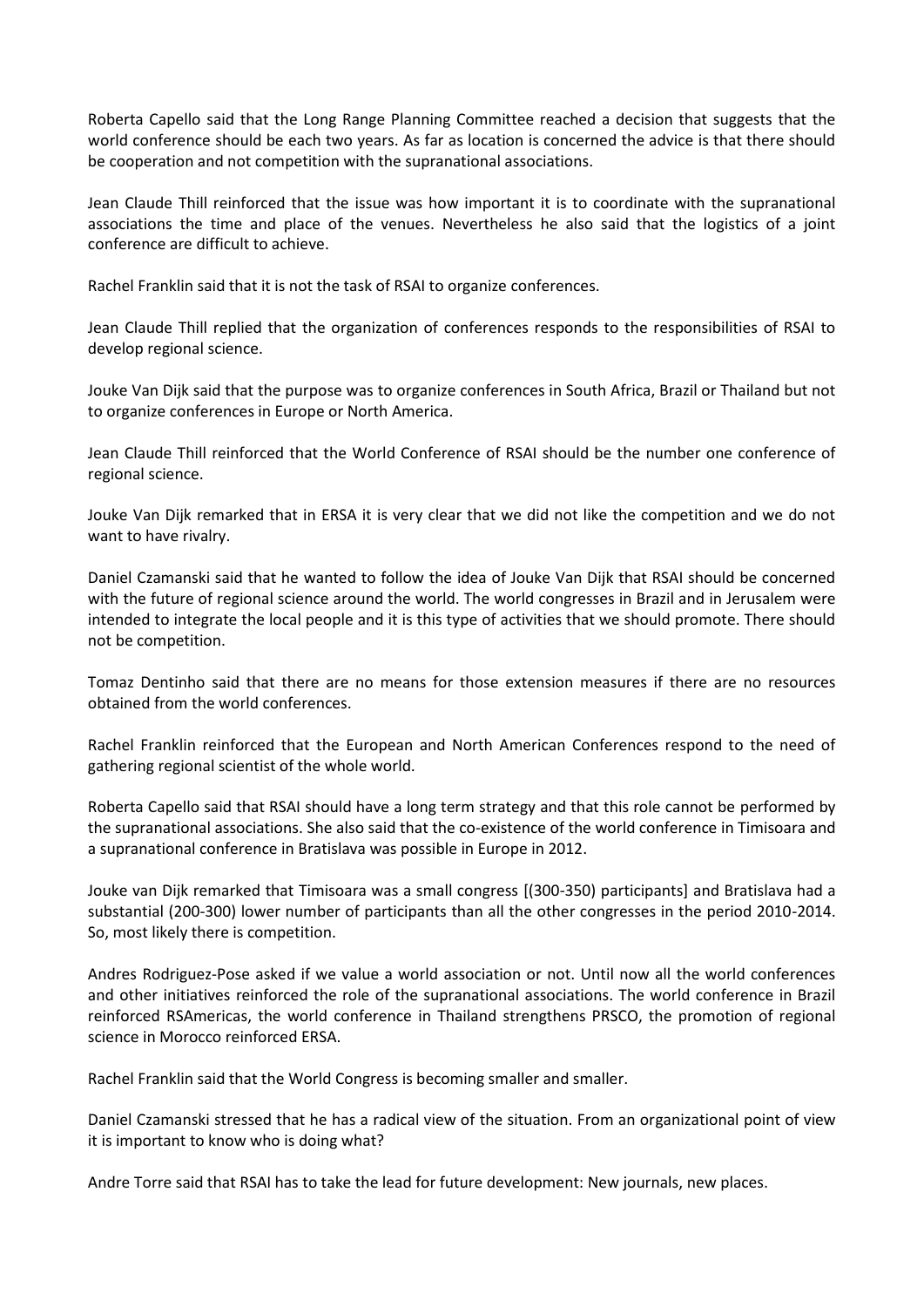Hans Westlund said that it seems that we do not know what to do and what are the tasks. I would have thought to be in developing countries. We should define the aims.

Jouke Van Dijk remarked that there must be improvements in the journals and RSAI can do summer schools.

Roberta Capello recalled that the aims of the Association are very clearly stated in the constitution: 1) to develop regional science around the world and 2) to coordinate the RSAI sections and RSAI supranational associations. It seems that we are fighting against each other which can very to a lot of implications.

Jean Claude Thill said that we need to rethink who does what and for what purpose. We need to reach out to include different disciplines (environmental economics; …)

Tomaz Dentinho said that there is a need for a two years strategic plan proposed by each presidency approved by the Council, discussed and coordinated with the sections and supranational associations and clearly linked with a budget.

Andres Rodriguez Pose said that, regarding the organization of the World Conference in 2016 we welcome any suggestion from different groups; there are two possibilities in China and there is also the suggestion of Istanbul. We will refine these possibilities and come with a more definitive idea for the venue in the RSAI Council of Washington DC next November.

Rachel Franklin said that we should take a vote on the World Congress. Andres Rodriguez Pose pointed out that if the Council decides not to have a World Congress that is ok but remembered that all the past Presidents in the Long Range Planning Committee suggested unanimously that it should be every two years. Rachel Franklin said that it would be better to support PRSCO meetings instead of organizing a World Conference. Amit Batabyal mentioned that we should promote meetings in place where there is not regional science and rethink the strategy if we lose money. Jouke Van Dijk remarked that it is unacceptable for ERSA if the World Congress is booked for Istanbul or Vienna but it is fine to organize joint meetings.

Daniel Czamanski said that RSAI expansion could also be done involving other disciplines; we have the urban economists that usually participate in regional science meeting, the European Real Estate association is collaborating with ERSA as well as AESOP and RSAI could have a role in this. Andre Torre said that if we expand to other disciplines we can double the number of members.

Jean Claude Thill said that we are going to explore the possibility to have a Congress in China and present an update in the Council meeting of Washington DC in November. He also remarked that this is a short term solution to a problem. Jouke Van Dijk said that we must clarify how to collaborate together.

#### **5. Selection Committee of next RSAI VP and President-Elect (JCT)**

Jean Claude Thill recalled that the RSAI by law 5 states that he Council establishes a "Nomination Committee" comprising the RSAI President, the RSAI Immediate Past-President, three members RSAI Council (one each from among the council members who are appointees of the three superregional organizations), and two members of the Long Range Planning Committee (LRPC) recommended by the LRPC itself. He informed that the Long Range Planning Committee appointed Bob Stimson and Roberta Capello and the Council should indicate three members. After some conversation between the councilors the names appointed by the council were: Jouke Van Dijk from ERSA, Yuzuru Miyata from PRSCO and Eduardo Haddad from RSAmericas. Jean Claude Thill motioned and Tomaz Ponce Dentinho seconded:

M-V. The Council approved unanimously the creation of the Selection Committee of the next RSAI Vice President and Presidend Elected: RSAI President, Jean Claude Thill, the RSAI Immediate Past-President, Yoshiro Higano, three members RSAI Council (one each from among the council members who are appointees of the three superregional organizations), Jouke Van Dijk from ERSA, Yuzuru Miyata from PRSCO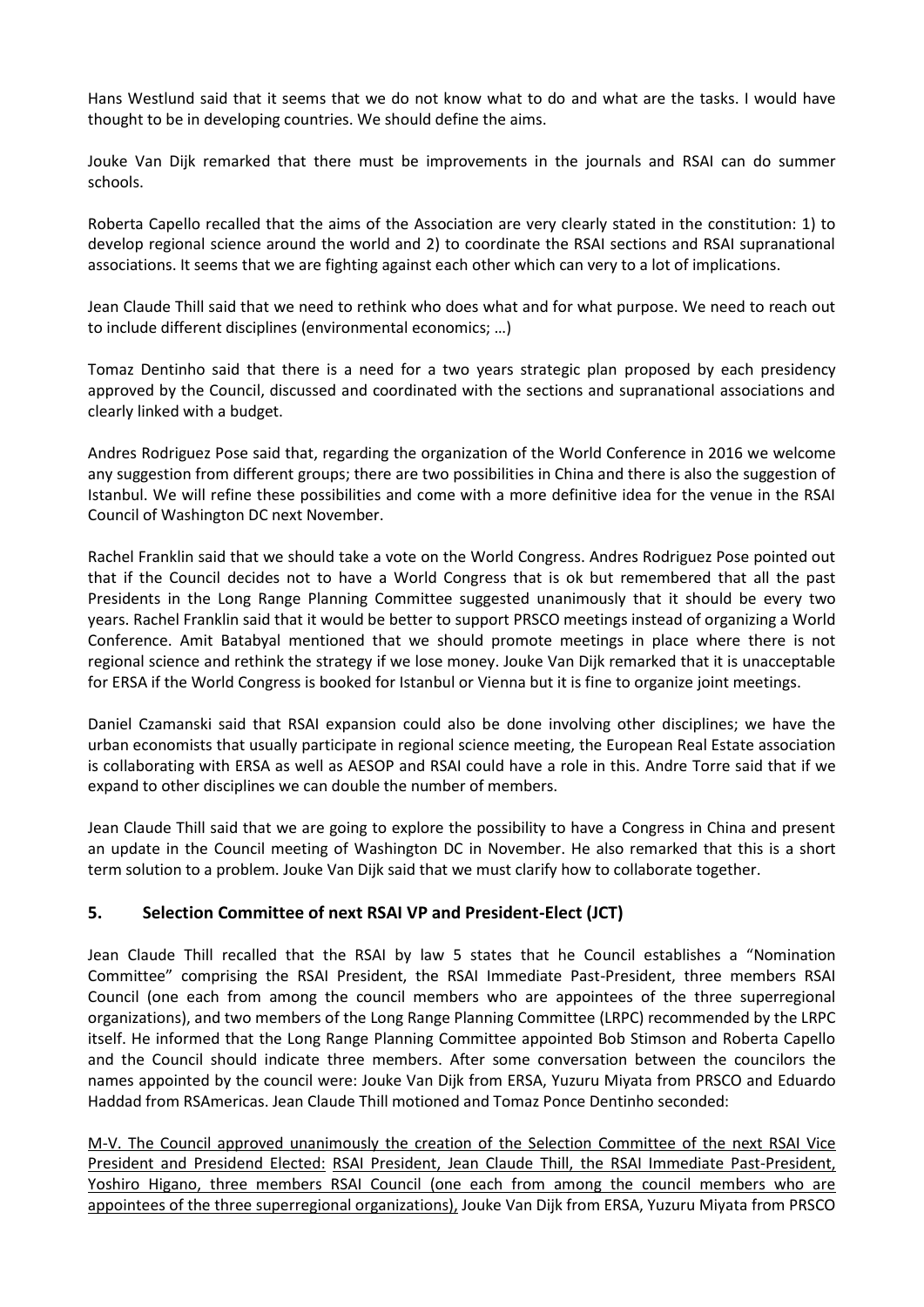and Eduardo Haddad from RSAmericas, and two members of the Long Range Planning Committee (LRPC) recommended by the LRPC itself, Bob Stimson and Roberta Capello.

### **6. RSAI Publications**

# $\frac{1}{2}$  RSPP – (JCT)

Jean Claude Thill said that the journal Regional Science Policy and Practice (RSPP) has not impact factor. The estimated impact factor decreased from 0,6 in 2013 to 0,24 in 2014. Therefore Wiley Blackwell is advertising against indexing. There is something that should be done by the editor. Jean Claude Thill said also that the Council should decide on the nomination of two more associated editors of RSPP for the term that ends in December 2015; the nominations are Anping Chen and José Enrique Garcilazo that will complete the editorial team composed by Michel Carrol (Chief Editor), Neil Reid, John Madden and Juan R. Cuadrado-Roura.

Daniel Czamanski asked if the CVs of Anping Chen and José Enrique Garcilazo were distributed. Tomaz Dentinho informed that they were not. Daniel Czamanski suggested that the votes on the new associated directors of RSPP could be done on-line. The CVs of Anping Chen and José Enrique Garcilazo are in Annexes 2 and 3.

After the process on on-line vote, from 3<sup>rd</sup> till the 10<sup>th</sup> of September for M-VIthe Councilors decided

M-VI. The proposal to complete the editorial team of RSPP with Anping Chen and José Enrique Garcilazo until December 2015 was approved by the Council unanimously; with fifteen votes in favour.

Concerning RSPP Jean Claude Thill informed the Council that the RSPP Presentation planned for the World Conference in Thailand will be presented in the NARSC Conference in Washington DC next November.

# **PIRS - report (Capello) (Annex 5)**

Roberta Capello informed that the transition phase is over and the new team is working in a friendly, constructive and cooperative atmosphere. The rotation of the members continues in order to guarantee a fresh and cooperative attitude of the Editorial Team members. In June 2013 ten members left the Editorial Board and have been recently replaced by five new members. In 2013, the submission number has increased from 197 to 221.

Roberta Capello continued saying that the total increase in submissions is driven by European scientists that record the highest increase in submission. An interesting new trend is the increase of submission from PRSCO. The decision making process has become more efficient than in the previous year and there is a drastic fall of the time span in all phases of the review process, namely: from 3 to 1.8 months for the first decision; from 2.6 to 2 months for the second decision; and from 1.2 to 0.8 months for the third decision. There is a clear decrease over the last two years of the economic area, in favor of the geography and of public policy and governance area.

Roberta Capello informed that what is not efficient, and loses efficiency over time, is the time from final decision to publication in print: the time is now over one year. The 2013 impact factor of PiRS has decreased from 1.541 to 1.183 and it is a common trend of the main Regional Science Journals and can be explained by an increase in the number of pages.

Roberta finalized the synthesis of PIRS-report saying that there are two main areas that have been envisaged in which new strategies have been put in place: a) the first area concerns the special issues - on this topic, a new strategy has been put in place by the editorial team members; the idea is to host only invited special issues that either cover traditional topics of regional science, with the aim to stress the state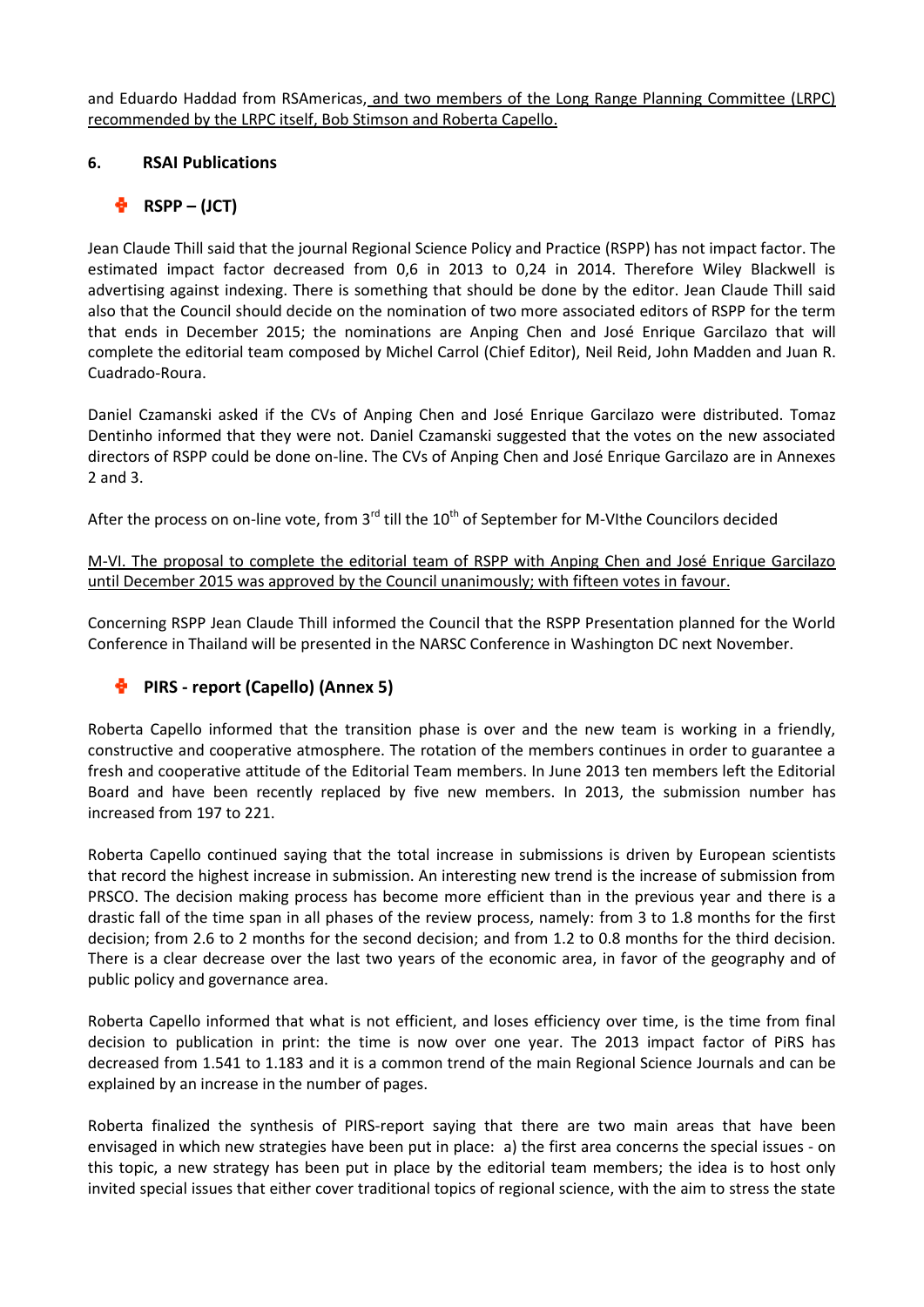of the art, the advances achieved, and the possible scientific challenges that are ahead, or deal with very hot topics that come from the real world; the second area concerns the decision to go for on-line publication only, so that financial resources are saved to increase the number of issues per year.

Jean Claude Thill said that the recommendation of the publishers is that there should be an extra issue this year and the costs involved will be compensated by moving out of the printed version of the journal. Jean Claude proposed to remove the decision of the on-line Council of May 2014 that said that the fifth issue will be permanent.

Andre Torre asked if PIRS is moving to an on-line journal only. Jean Claude Thill said that only 25 institutions have printed subscriptions and that there is always a possibility to ask for a printed version of some issue with an expected price of 20 £.

Jouke Van Dijk said that the back lock is a big problem and it is very strange that a move from 600 to 900 pages does not generate more profit for RSAI to cover the costs of an extra issue.

Roberta Capello informed that the extra issue will not solve the problem and we need a more permanent decision.

Andres Rodriguez Pose asked what is the problem or the extra cost of having more pages. Jean Claude Thill commented that there is a lot of cost in the control of the quality of the text.

Amit Batabyal said that the problem of the fall in the impact factor can be associated with the fact that PIRS does not requires authors to site paper in PIRS.

Jean Claude Thill commented that if the impact factor goes under 1.0 then there is a problem. Jean Claude Thill proposed to remove the decision of the on-line Council of May 2014 that said that the fifth issue will be permanent. Daniel Czamanski seconded the proposal.

M-VII. The Council approved unanimously the removal of the decision of the on-line Council of May 2014 that said that the fifth issue will be permanent

#### **7. RSAI Awards**

# **RSAI Fellows – motion to confirm a new member of the selection committee (JCT)**

Jean Claude Thill proposed a motion to confirm the new members of the selection committee. He said that Dan McMillan is stepping down and there is a proposal to appoint Jean Claude Thill to be for three years in the Fellows Selection Committee.

Rachel Franklin asked where there is a balance of geographers in the Fellows and seconded the proposal of put forward by Jean Claude Thill.

M-VIII. The Council approved unanimously the nomination of Jean Claude Thill for three years in the Fellows Selection Committee

# **Jean Paelinck Award – motion to form a selection committee (Thill)**

Jean-Claude Thill recalled that "The Selection Jury comprises a Chair, selected by the RSAI Council, and who is a member of the RSAI Long Range Planning Committee, plus four (4) RSAI Fellows. A Chair's tenure is limited to four (4) years. Two (2) RSAI Fellow members of the Selection Jury rotate off every two (2) years". He also points out that, in order to secure the rotation, from the first RSAI Fellows members of the jury, two must be nominated for two years and two for four years. Therefore he proposed that, from the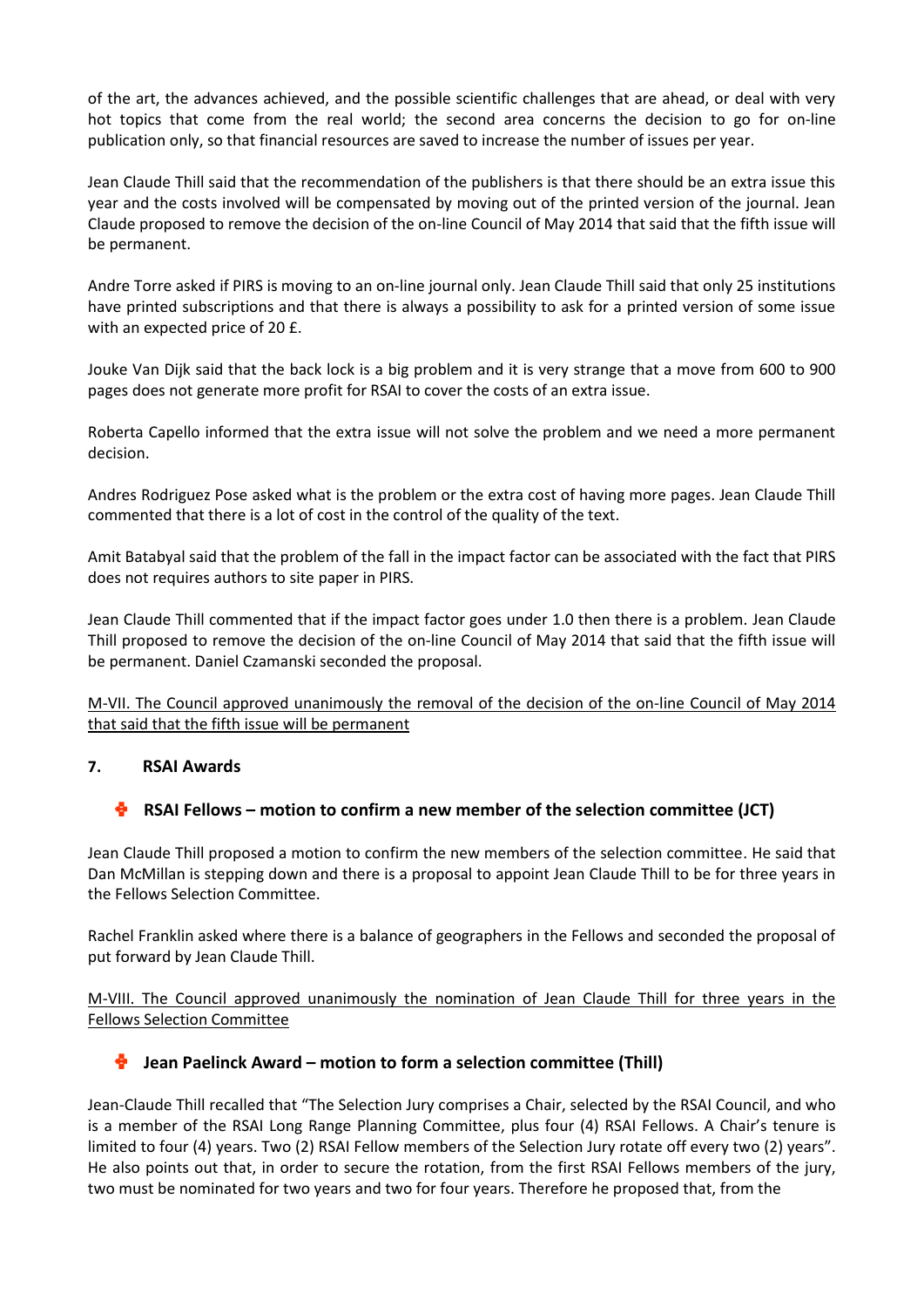nominated by the Fellows, Eric Verhoef and Aura Reggiani will be nominated for two years and Yoshitsugu Kanemoto and David Plane for four years. The chair proposed in Roger Stough.

M-VIII. The Council approved unanimously the interpretation of the rules for the selection of the first Jury of the nomination of Roger Stough to chair the Jean Paelinck Jury.

The Jury of the Jean Paelinck award is:

Roger Stough, Chair, 2014 – 2018 Aura Reggiani 2014 – 2016 Yoshitsugu Kanemoto 2014 – 2018 Eric Verhoef 2014 – 2016 David Plane 2014 - 2018

# **RSAI dissertation competition (JCT)**

There are no candidates for the RSAI dissertation award.

# **Martin Beckmann award (Capello)**

The winner of the 2014 prize is for the paper: G Pellegrini, F Terribile, O Tarola…,"Measuring the effects of European Regional Policy on economic growth: A regression discontinuity approach", 2013, issue 1. Guido Pellegrini will receive the award in Washington DC.

# **Proposal for a mentoring award to honor Stan Csamanski (Czamanski, Thill)**

Daniel Czamanski proposed the approval of the Stan Czamanski with the following terms:

# Stan Czamanski's Award

• The prize for the best PhD dissertation proposal will be awarded in memory of Stan, past president of the Regional Science Association, 1975-1976.

The prize will be awarded every 2 years. The prize of US\$ 1000 will be awarded to the student and a plaque to the student's advisor.

The selection will be by a panel of 3 persons serving for three years each. One member will be drawn from Penn's Regional Science Program graduates where Stan studied (Dave Boyce has agreed to serve on the panel for the first term). One will represent the field of regional Science at Cornell, where Stan spent most of his academic career. One member will represent the RSAI. The selection committee will be charges with drafting the selection criteria and procedures.

• Eligibility of students - in the spirit of Stan's philosophy, the prize will be open to students from around the world. However, it will be awarded at the NARSAC annual meeting.

• The prize money of US\$ 1,000 will be provided by Danny Czamanski for at least 3 rounds. An effort will be made to raise sufficient funds to establish a fund to sustain the prize beyond six years. In case that no outside funds will be secured beyond the 3 rounds, the prize will cease to be awarded.

Jean Claude Thill said that the Long Range Planning Committee advices that the prize should be limited and the proposal go along that recommendation.

Since, at that time, there were only seven councilors in the room the decision of the Council had to be done by on-line vote.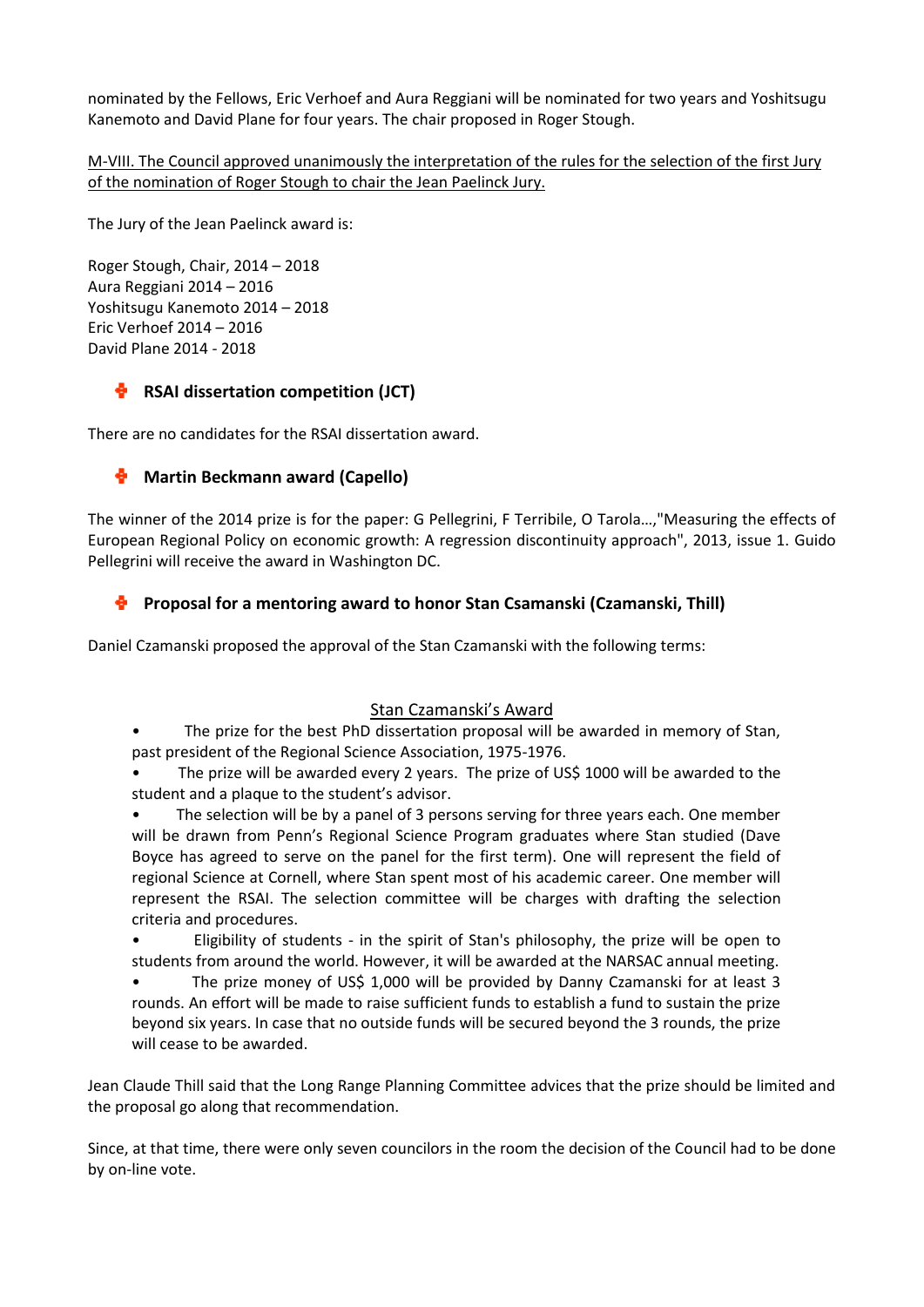# After the process on on-line vote, from 3<sup>rd</sup> till the 10<sup>th</sup> of September for M-IV the Councilors decided

# M-X The proposal to create the Stan Czamanski RSAI for the best PhD dissertation proposal was approved by the Council unanimously with fifteen votes in favor

### **8. AOB**

None other issue was raised by councilors and the meeting was adjourned.

# **Date of next meeting (Wednesday, 14th November, 2014, Washington DC, United States)**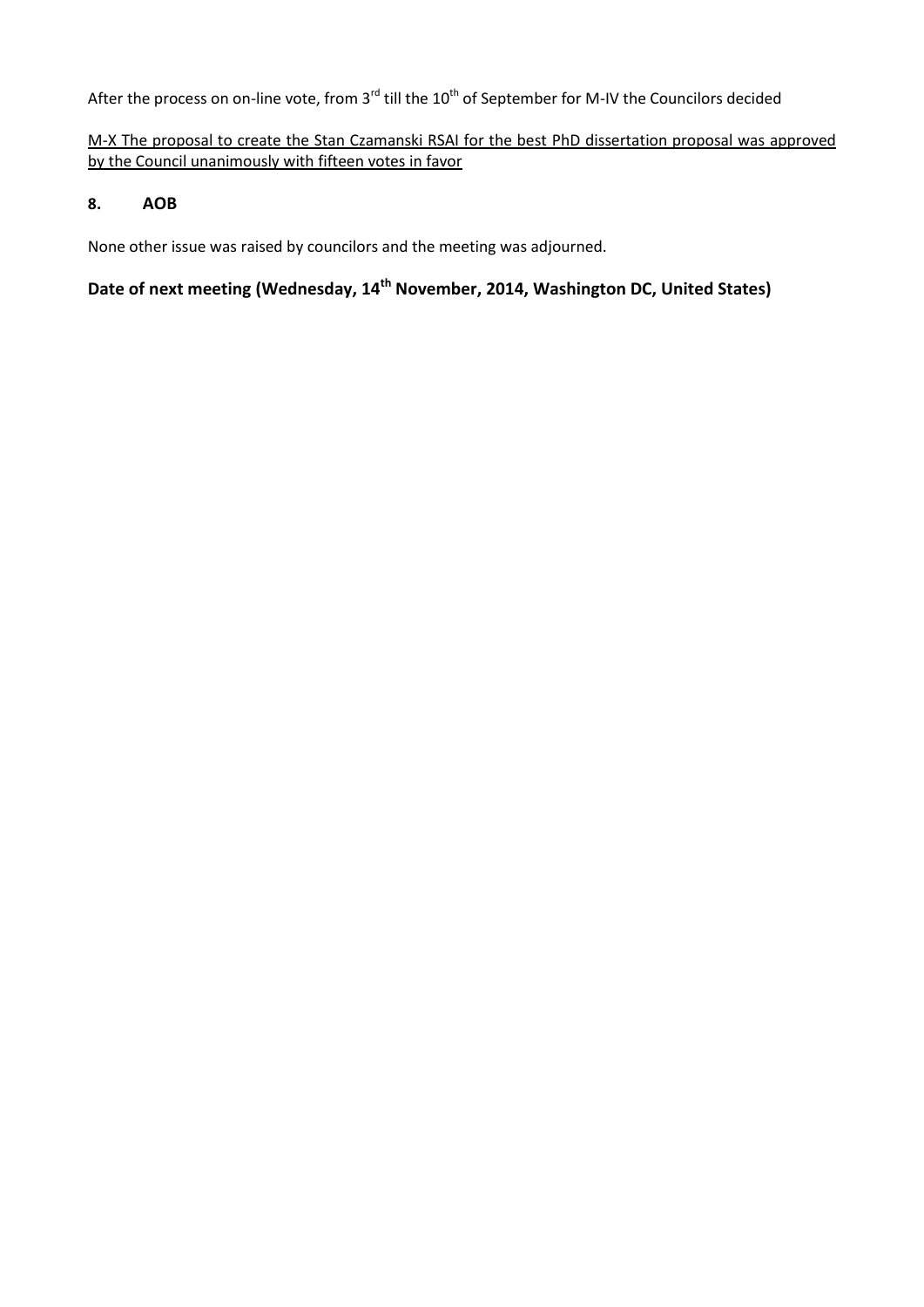# **Annex 1: RSAI World Congress - Report**

# **10th RSAI World Congress in Thailand – May 2014**

- Some history. The 9th RSAI Congress took place in Timisoara, Romania in May 2012. After much deliberation recorded in Council minutes [\(http://regionalscience.org/images/PDF/Minutes/Minutes%20of%20the%20RSAI%20Counc](http://regionalscience.org/images/PDF/Minutes/Minutes%20of%20the%20RSAI%20Council%20Meeting,Timisoara%202012.pdf) [il%20Meeting,Timisoara%202012.pdf\)](http://regionalscience.org/images/PDF/Minutes/Minutes%20of%20the%20RSAI%20Council%20Meeting,Timisoara%202012.pdf), RSAI Council approved holding the 10th World Congress in 2014 in China. At the same meeting, a committee was set up to "work out a formula for Congress post 2014".
- RSAC was approached in July 2012 to provide local organization for the 2014 Congress. After 12 months of constant and close contacts, it turned out that China was not going to be a workable solution. In summer 2013, we explored other options and after a competitive bid, RSAI had an agreement to host the Congress in Bangkok, Thailand. Our local organization team was based at Thammasat University. The call for papers was released in September 2013. The web site went live. A scientific committee was appointed.
- RSAI central office managed the web site, the conference portal, and all the financial aspects.
- In late fall 2013, political unrest broke out in Thailand, raising the specter of some discomfort for participants. In January 2014, Thill visited Bangkok. Then based on advice from local organizers and other well informed parties based in the region, it is decided to move the venue to Ayutthaya, north on Bangkok.
- Extensive advertising for congress participation was done and generated 517 submissions; 247 papers made it on the program, after payment of registration fees. Regional distribution of submissions is given in the table below.
- We recorded 265 registrants, with a large representation from Japan, Thailand, China, United States, France.
- RSAI offered congress scholarships covering a large proportion of registration fees. We received 42 applications, and 29 awards were made; 8 were accepted.
- In the wake of the military coup, local organizers advised to cancel the conference. RSAI improvises on very short notice a "virtual forum" enabling participants to upload their papers and presentations, and to leave comments for other participants on their papers. Also, RSAI offered registrants three options: full registration refund; refund minus 2-year RSAI membership (16 delegates); apply registration to future congress (3 delegates).
- RSAI has paid most encumbered expenses (program, registration packet; deposit on cultural shows, etc.) for a total of 6,115 Euros. Left unpaid today is 50% of the total of the conference manager fee (who provided services including contracting for local transportation services, hotels, catering, travel assistance at the airport, coordination of social events, etc.).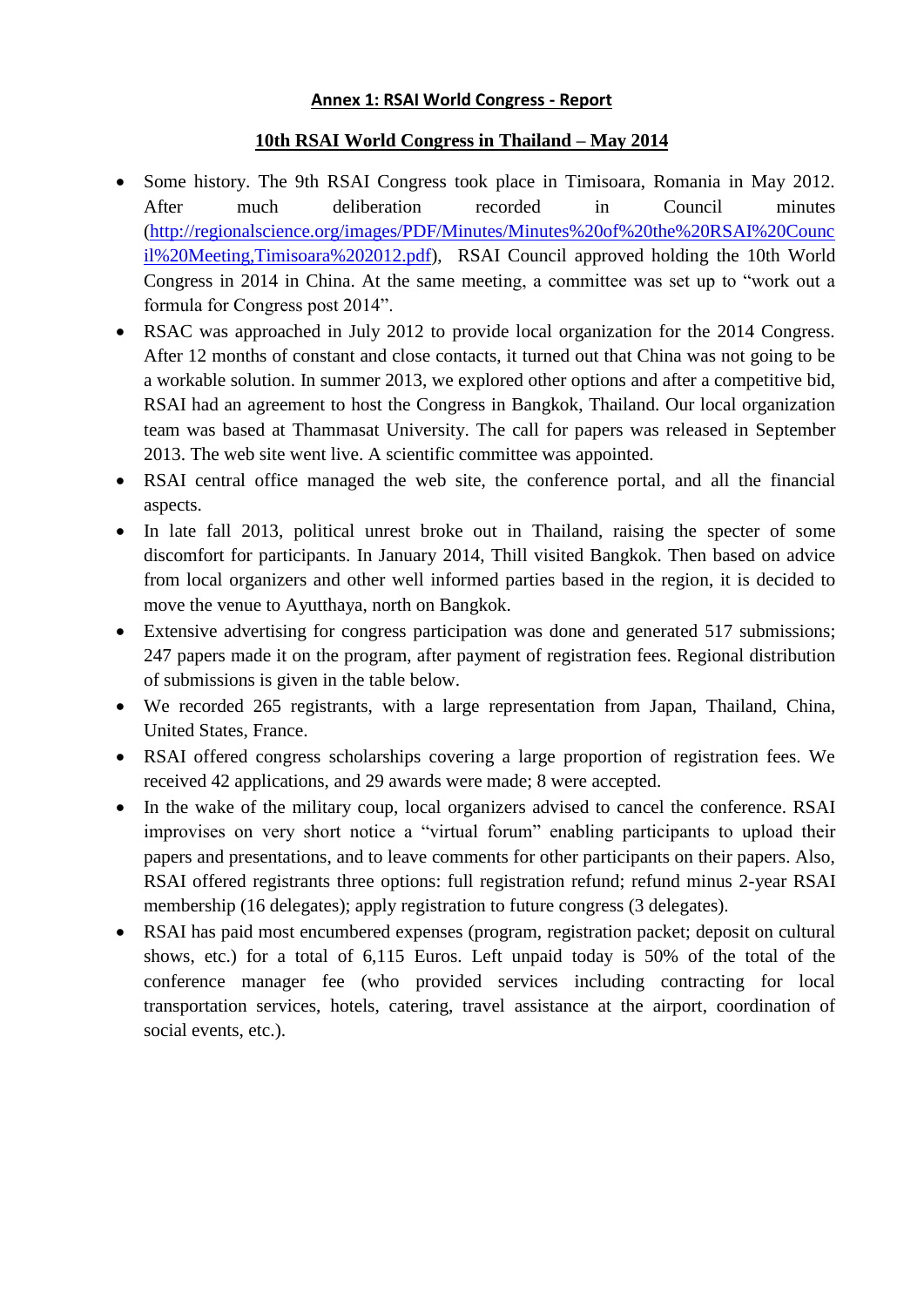| Country               | Submissions             | On the program   | Delegates        |  |
|-----------------------|-------------------------|------------------|------------------|--|
| Australia             | 10                      | 7                | 5                |  |
| Austria               | $\mathfrak{Z}$          | 3                | $\overline{3}$   |  |
| Bangladesh            | 14                      | $\boldsymbol{0}$ | $\boldsymbol{0}$ |  |
| Belgium               | $\overline{2}$          | $\mathbf{1}$     | $\overline{2}$   |  |
| <b>Brazil</b>         | 13                      | $\overline{3}$   | $\overline{3}$   |  |
| Canada                | $\overline{\mathbf{3}}$ | $\mathbf{1}$     | $\overline{1}$   |  |
| Chile                 | $\overline{2}$          | $\overline{c}$   | $\overline{2}$   |  |
| China                 | 34                      | 17               | 14               |  |
| Colombia              | $\sqrt{5}$              | $\overline{c}$   | $\mathfrak{2}$   |  |
| Croatia               | 1                       | $\mathbf{1}$     | $\mathbf{1}$     |  |
| Denmark               | 1                       | $\boldsymbol{0}$ | $\boldsymbol{0}$ |  |
| Finland               | $\overline{2}$          | $\mathbf{2}$     | 1                |  |
| France                | 21                      | 13               | 12               |  |
| Germany               | 16                      | $\sqrt{5}$       | 6                |  |
| Greece                | 1                       | $\boldsymbol{0}$ | $\boldsymbol{0}$ |  |
| Hong Kong             | $\overline{5}$          | $\overline{4}$   | 6                |  |
| Hungary               | $\overline{2}$          | $\boldsymbol{0}$ | $\boldsymbol{0}$ |  |
| India                 | 16                      | $\mathbf{1}$     | $\boldsymbol{0}$ |  |
| Indonesia             | 39                      | 8                | $\boldsymbol{7}$ |  |
| Iran                  | 6                       | 1                | 1                |  |
| Iraq                  | $\overline{c}$          | $\boldsymbol{0}$ | $\boldsymbol{0}$ |  |
| Ireland               | $\mathbf{1}$            | $\mathbf{1}$     | $\mathbf{1}$     |  |
| Israel                | $\overline{4}$          | 3                | $\overline{2}$   |  |
| Italy                 | 12                      | $\overline{4}$   | 6                |  |
| Japan                 | 85                      | 66               | 86               |  |
| Jordan                | 3                       | $\boldsymbol{0}$ | $\boldsymbol{0}$ |  |
| Macau                 | $\mathbf{1}$            | $\boldsymbol{0}$ | $\boldsymbol{0}$ |  |
| Malaysia              | $\overline{7}$          | $\mathbf{1}$     | 1                |  |
| Mexico                | $\overline{7}$          | 1                | 1                |  |
| Morocco               | $\overline{2}$          | $\boldsymbol{0}$ | $\boldsymbol{0}$ |  |
| Netherlands           | 11                      | 5                | $\tau$           |  |
| New Zealand           | $\,8$                   | 6                | 6                |  |
| Nigeria               | 3                       | $\overline{2}$   | 1                |  |
| Norway                | $\overline{2}$          | $\overline{2}$   | $\overline{2}$   |  |
| Palestine             | 1                       | $\boldsymbol{0}$ | $\boldsymbol{0}$ |  |
| Philippines           | 1                       | 1                | 1                |  |
| Poland                | 3                       | 1                | $\overline{c}$   |  |
| Portugal              | $\overline{5}$          | 1                | $\overline{2}$   |  |
| Romania               | $\mathbf{1}$            | $\boldsymbol{0}$ | $\boldsymbol{0}$ |  |
| Russian               | 10                      | $\overline{4}$   | $\overline{4}$   |  |
| Federation            |                         |                  |                  |  |
| Singapore             | $\overline{5}$          | $\boldsymbol{0}$ | $\boldsymbol{0}$ |  |
| South Korea           | $\overline{9}$          | 5                | 6                |  |
| Spain                 | $\overline{5}$          | $\overline{3}$   | $\mathbf{1}$     |  |
| Sweden                | $\overline{6}$          | 5                | 5                |  |
| Switzerland           | $\overline{1}$          | $\overline{1}$   | $\overline{1}$   |  |
| Taiwan                | 10                      | $\epsilon$       | 6                |  |
| Thailand              | 43                      | 32               | 33               |  |
| Tunisia               | $\mathbf{1}$            | $\,1$            | $\mathbf{1}$     |  |
| Turkey                | 15                      | $\overline{4}$   | 5                |  |
| Ukraine               | $\overline{c}$          | $\boldsymbol{0}$ | $\boldsymbol{0}$ |  |
| <b>United Arab</b>    | $\overline{1}$          | $\overline{1}$   | $\boldsymbol{0}$ |  |
| Emirates              |                         |                  |                  |  |
| <b>United Kingdom</b> | 9                       | $\overline{4}$   | 5                |  |
| <b>United States</b>  | 45                      | 16               | 14               |  |
| <b>Total</b>          | 517                     | 247              | 265              |  |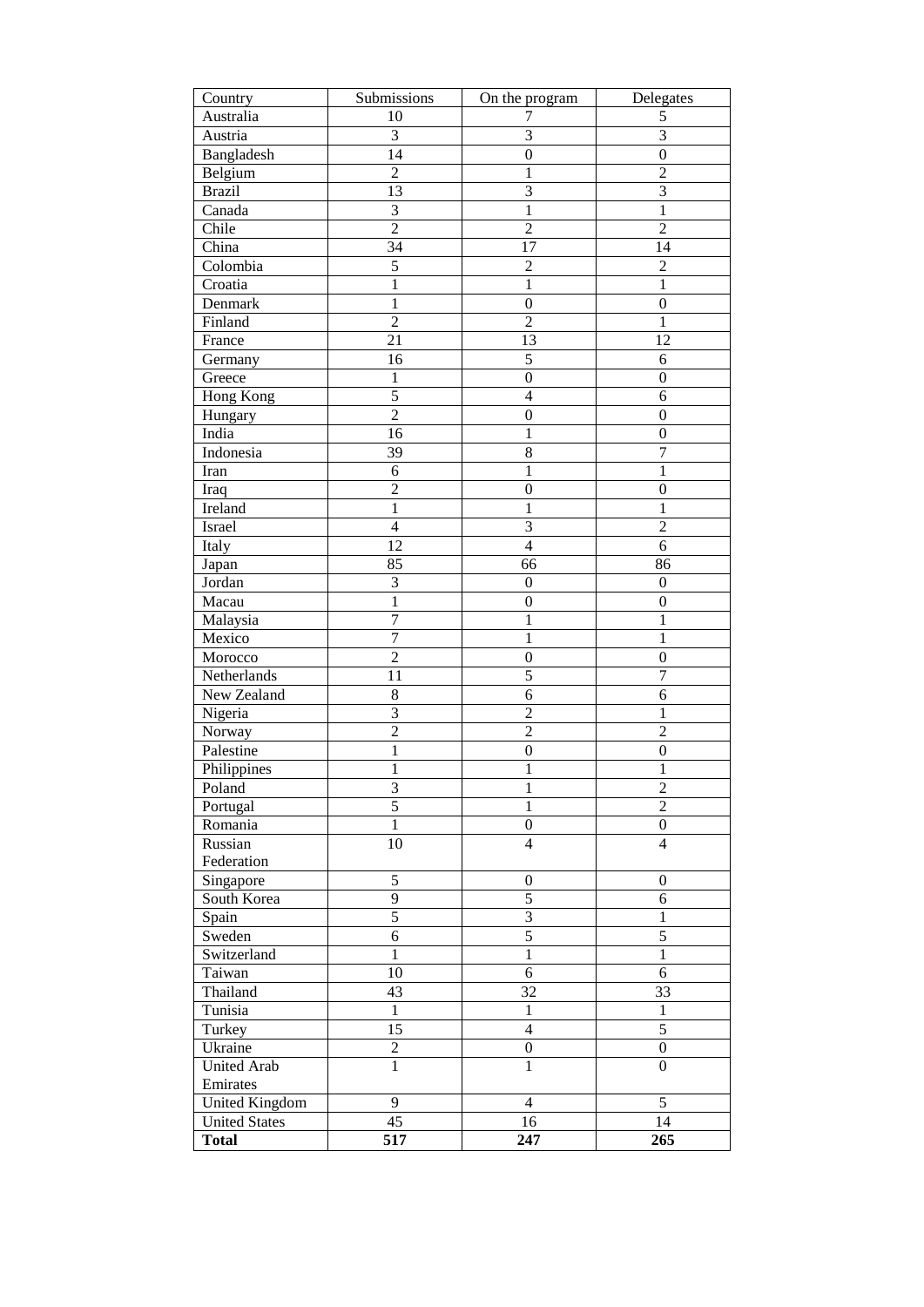Summary.

- This is the first time that RSAI undertook to organize its own conference.
- In spite of the challenging political climate, attendance has been robust.
- RSAI has shown itself capable of organizing a conference in-house, although this has been very demanding on the time of the president and a distraction from other considerations.
- The cancellation has been handled with total respect form the registrants.
- The cancellation has cost RSAI money, while the hope was congress to be a new source of income.

Looking towards the future….

Options are:

- Return to the 4-year rotation and the traditional principle congress.
- Have Congress #11 in 2016 at a location that remains to be determined. Issues include: a. Where to hold the Congress?
	- b. Should the President lead the organization effort?
	- c. When should a decision be made to hold a congress in 2016. Answer NOW
	- d. Should RSAI control most of the congress organization, except for local organization issues?

In any case, the next congress must be in a country with:

- Political stability
- Some RSAI section capable of shouldering significant work, generating local participation, and securing sponsors
- An event cancellation insurance policy.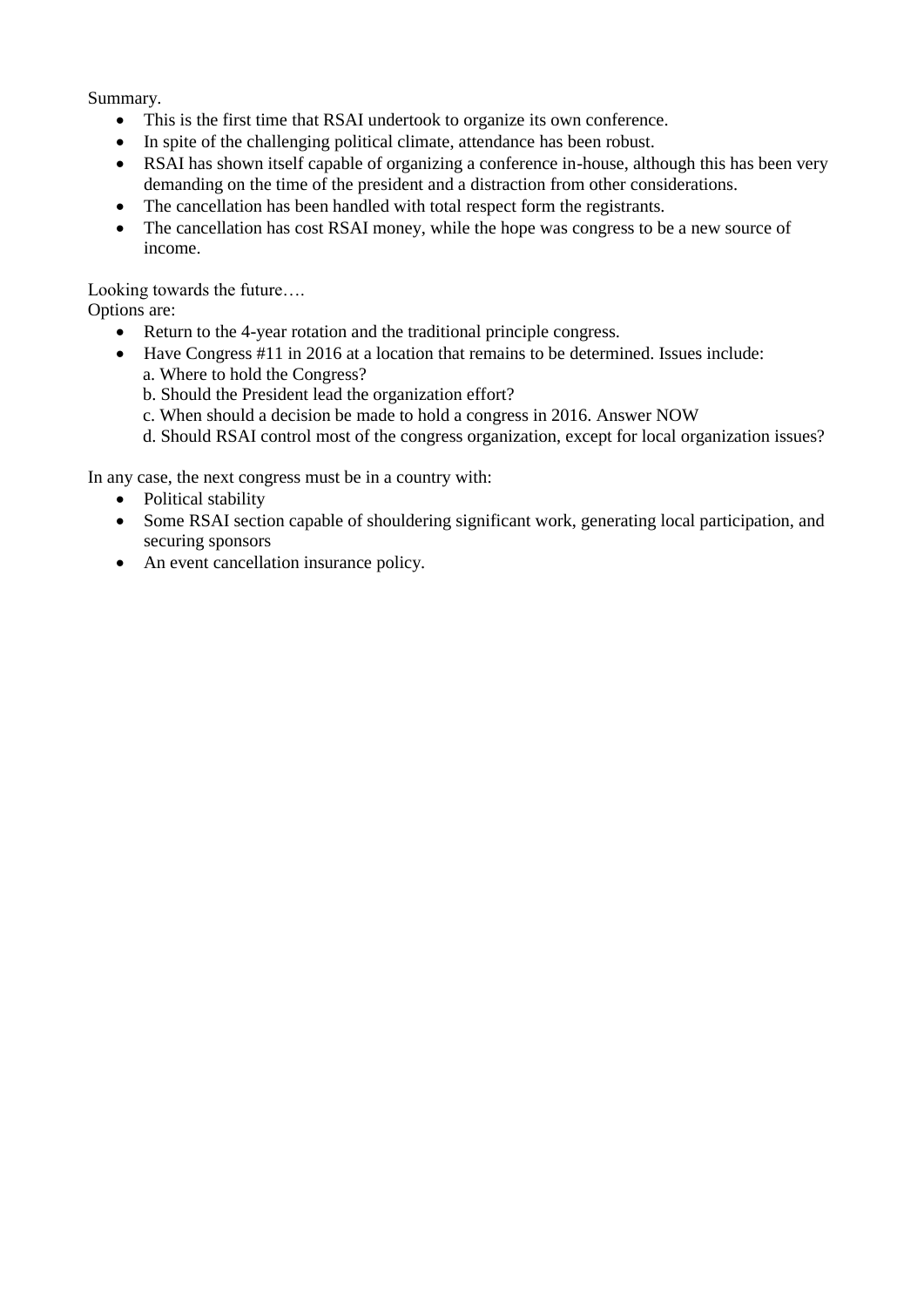# **Annex 2: CV of José Enrique Garcilazo**

# José Enrique Garcilazo

# **EDUCATION**

**PhD. Public Policy**, LBJ School of Public Affairs, The University of Texas at Austin, 2005 PhD. Advisor: Dr. James K. Galbraith

**Masters of Science, Economics,** The University of Texas at Austin, 2001

### **PROFESSIONAL EXPERIENCE**

# **Head of Unit – Rural and Regional Programme Nov'11 – Current**

*OECD Public Governance and Territorial Development (GOV)/ Regional Development Policy Division (RDP)* 

Unit responsible for the work on rural development in OECD member countries in addition to contributing to the division's work on regional development and managing OECD National Territorial Reviews.

- **Responsible for the Rural Working Party OECD Committee**
- Managed and supervised five OECD staff members and a number of consultants.

# **Head of Unit -- Regional Growth and Policies Feb'10 – Nov'11**

*OECD Public Governance and Territorial Development (GOV)/ Regional Development Policy Division (RDP)*  Unit responsible for deepening analytical work in the areas of regional performance,

complementarities, links between regional and aggregate growth, the impact of macroeconomic and structural policies on regional performance and finally links between policies and performance.

Supervised a team of OECD staff, statisticians, consultants and interns.

# **Economist/Policy Analyst Sept '05-Feb '10**

*OECD (GOV)/Regional Competitiveness and Governance Unit (RCG) and Statistics and Indicators Unit (SIU)* 

- Drafted a wide range of analytical reports for seven Working Party on Territorial Indicators (WPTI) meetings (Sessions 14-21) and seven Territorial Development Policy Committee (TDPC) meetings (Sessions 17-24).
- Participated in over 45 missions, contributing to a variety of horizontal projects, National Territorial Reviews, reviews of individual regions and a wide range of international conferences and events.

# **Lecturer of Public Policy and Economics Sept '08 - Present**

*Science Po* 

**Part time lecturer in:** 

o Master of Public Affairs. Taught courses on "*Economic and Development Methods* " and "*Economic and Territorial Development: Managing Geography from a National Perspective*"

o Masters of Paris School of International Affairs. Taught courses on "*Regional Policy*" and "*Understanding Urban and Regional Growth*".

# **OECD Publications**

#### *Country/Regional Reviews*

- **DECD National Territorial Review of the Netherlands, 2014, (drafted and supervised OECD team)**
- **OECD National Territorial Review of the Kazakhstan, 2014**, (drafted and supervised OECD team)
- **OECD Rural Policy Review of Chile, 2014** (drafted and supervised consultants)
- **OECD Territorial Review of Småland-Blekinge, 2012** (Chapter 1)
- **OECD National Territorial Review of Brazil, 2011** (Chapter 1)
- **OECD National Territorial Review of Slovenia, 2011** (Chapter 1)
- **OECD National Territorial Review of Sweden, 2010** (Chapter 1)
- **OECD National Territorial Review of Chile, 2009** (Chapter 1)

#### *Thematic Studies*

**The Contribution of Regions to Aggregate Growth in the OECD**, (with Joaquim Oliveira Martins), OECD Regional Development Working Papers, No. 2013/28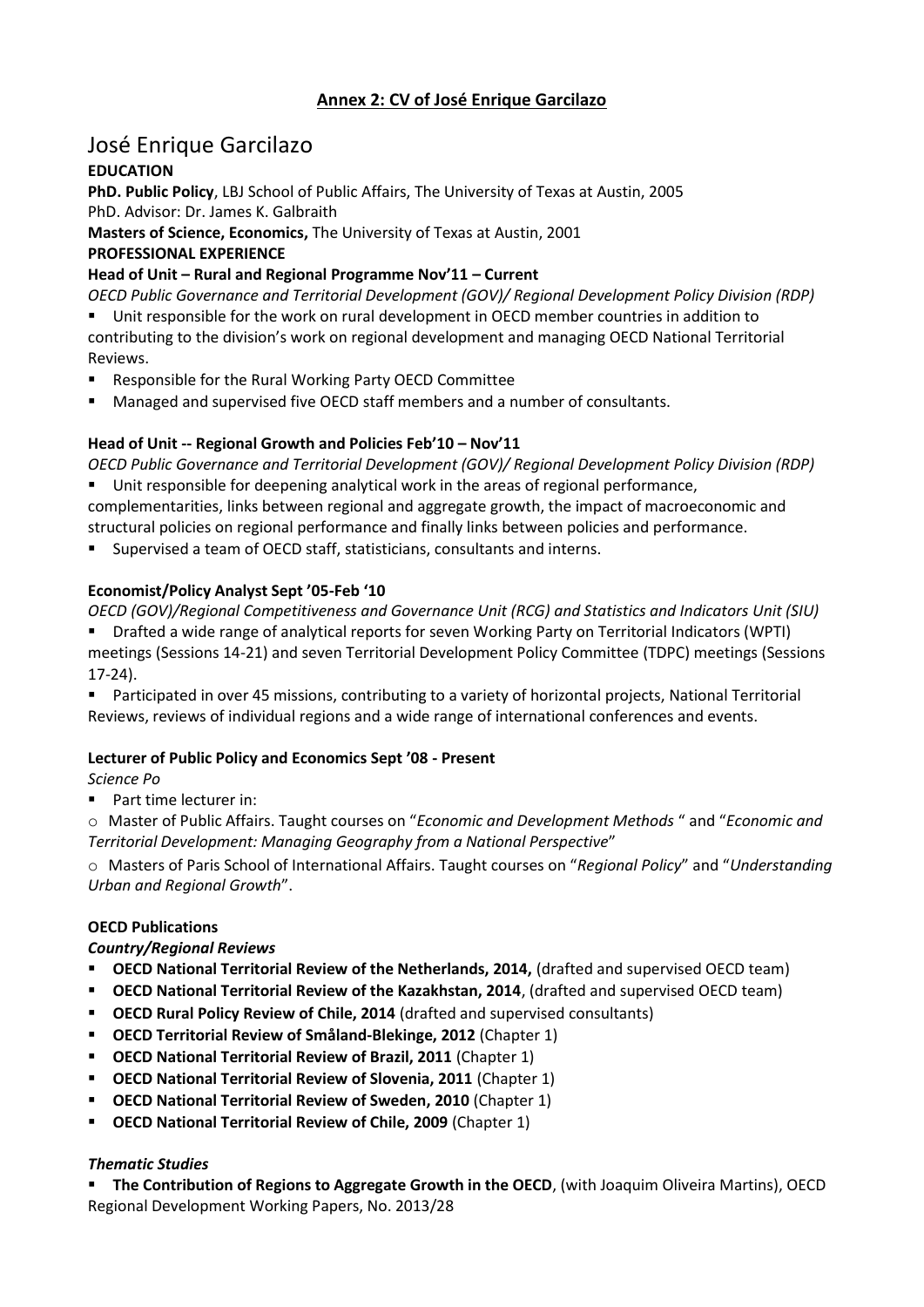# **Quality of Government and the Returns of Investment: Examining the Impact of Cohesion**

**Expenditure in European Regions,** (with Andrés Rodriguez-Pose), OECD Regional Development Working Papers, No. 2013/12

**The Impact of Structural and Macroeconomic Factors on Regional Growth**, (with Sabine D'Costa and Joaquim Oliveira Martins), OECD Regional Development Working Papers, No. 2013/11

**Growth Trends and Characteristics of OECD Rural Regions**, OECD Regional Development Working Papers, No. 2013/10

- **Promoting Growth in all Regions**, OECD 2012
- **Regional Outlook: Building Resilient Regions for Stronger Economies, OECD 2011** (with other OECD staff)
- **How Regions Grow: Trends and Analysis,** OECD 2009, (with Javier Sanchez)
- **Regions Matter: Economic Recovery, Innovation and Sustainable Growth, OECD 2009 (with other )** OECD staff)
- **OECD Regions at a Glance**: (**2009 -- Chapters 14-19)**, (**2007 -- Chapters 1-6 and 8-13**)
- **"The Sources of Growth in OECD Regions: Growth Trends, Decomposition & Parametric Analysis"**  (2008, OLIS)
- **"Defining and Measuring Metropolitan Regions – Follow up of the International Workshop 2006"**  (2007, OLIS)
- **"Agglomeration Economies and Regional Comparative Advantages: Evidence from Regional Employment Clusters"** (2006, OLIS)
- **"Identifying Regional Clusters: Evidence From the Geographic Distribution of Unemployment"** (2005, OLIS)

**Non OECD Publications:** 

# *Books*

**Regional Labor Markets Unemployment and Inequality in Europe** VDM Verlag Dr. Müller e.K., Saarbrücken, (2007)

**Patterns and Trends in Services Related Activities in OECD Regions** (chapter 4), Service Industries and Regions Advances in Spatial Science (with Florence Mouradian and Joaquim Oliveira-Martins), Springer-Verlag, Berlin Heidelberg, 2013, pp 65-108

# *Articles*

**"Quality of government and regional cohesion: examining the economic impact of structural funds in European Regions"** *Regional Studies*, (under revision) with Andrés Rodriguez-Pose

**"The Contribution of Regions to Aggregate Growth in the OECD"** *Journal of Economic Geography*, (under revision), with Joaquim Oliveira Martins,

**The Impact of the Global Financial Crisis on Europe's Cities and Regions: An Analysis Using the OECD and European Commission Databases**, Journal of Economic Geography, (under revision) with Lewis Dijkstra and Philip McCann

**"The Economic Performance of European Cities and City Regions: Myths and Realities"** *European Planning Studies* with Lewis Dijkstra and Philip McCann, September 2012

**"The evolution of place-based policies and the resurgence of geography in the process of economic development"** Local Economy, 2011, 26(6–7), 459–466

- **"Inequalities, Employment and Income Convergence in Europe"** *International Review of Applied Economics*, with James Galbraith Volume 24, Issue 3 May 2010 , pages 359 - 377
- **"Regional Unemployment Clusters: Neighbourhood and State Effects in Europe and North America",**  *The Review of Regional Studies*, Vol 37, No. 3, 2007, with Vincenzo Spiezia
- **"Pay Inequality in Europe 1995-2000: Convergence Between Countries and Stability Inside",** *European Journal of Comparative Economics*, Vol. 2, No.2, 2005, with James Galbraith
- "**Unemployment Inequality and the Policy of Europe, 1984-2000**", *Banca Nazionale del Lavoro Quarterly Review*, Vol LVII, No. 228, March 2004, 3-28, with James Galbraith
- "**Structural and Cohesion Funds in Spain and Portugal: Is Regional and National Inequality Increasing?**", Miami European Union Center, Working Paper Series Vol. 3 No. 11, (2003), with Pedro Gomis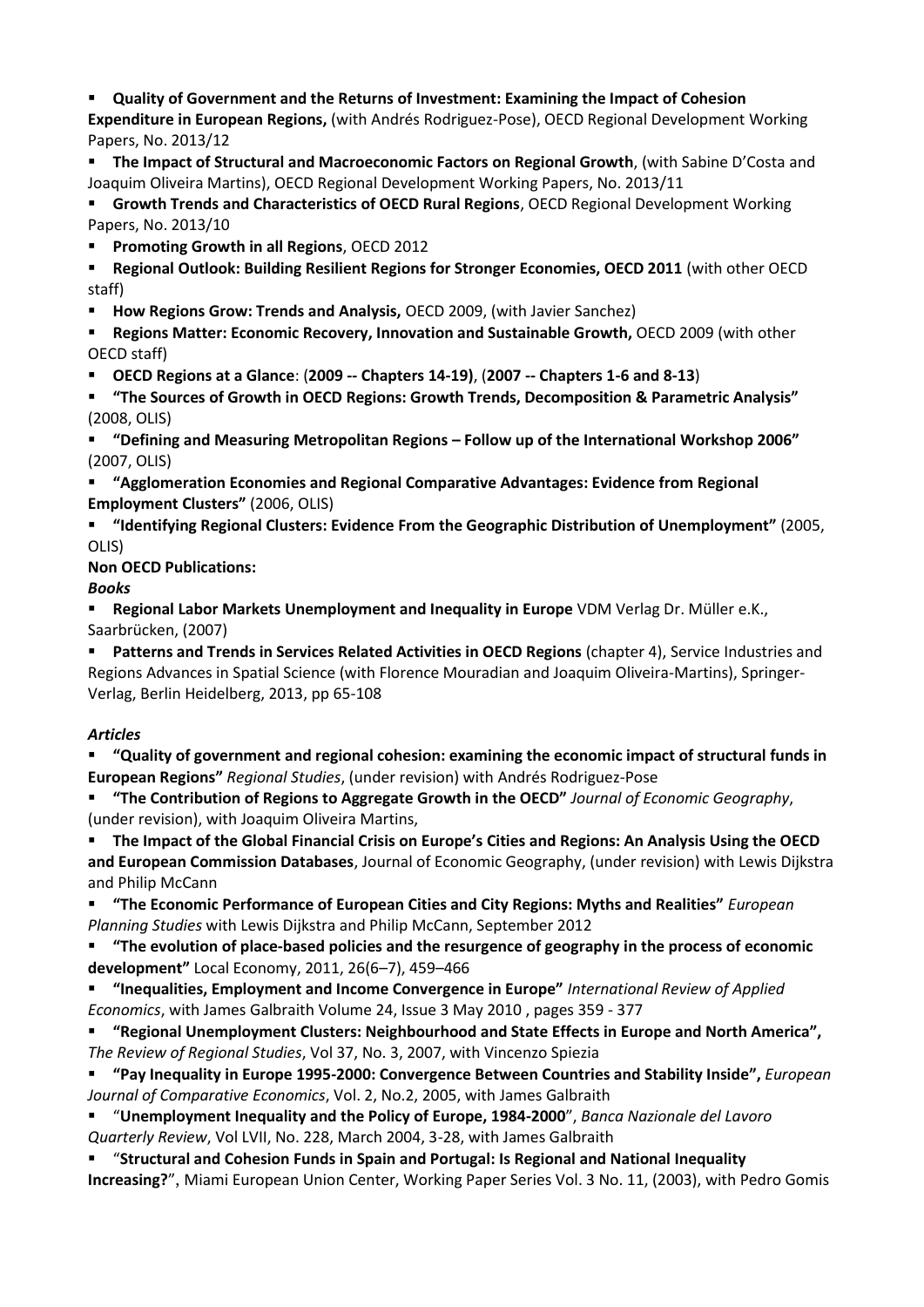**Sample of Key Note speeches at International Events (from around 50)** 

**Seminario Diplomado Desafios de un Sistema Regional de Innovacion,** IADB and Universidad La Católica, 23 May 2014, Antofagasta, Chile (keynote speech)

**Round Table Discussion on Linking Renewable Energy to Rural Development in Indonesia, Agricultural** Ministry and Ministry of Energy, 13th May 2014, Djakarta, Indonesia (keynote speech)

**Seminar on the OECD Innovation Review and Territorial Review of the Netherlands,** Ministry for Economic Affairs, 24th April 2014, The Hague, (keynote speech)

**Towards an Agreement on Smart Specialisation, Rural Innovation and Services, 16th April 2014,** Ljubiana, Slovenia (keynote speech)

**First Nordregio Forum on Regional Policy and Development,** Nordregio, 14-15th October 2013**,** 9th Stockholm, (keynote speech)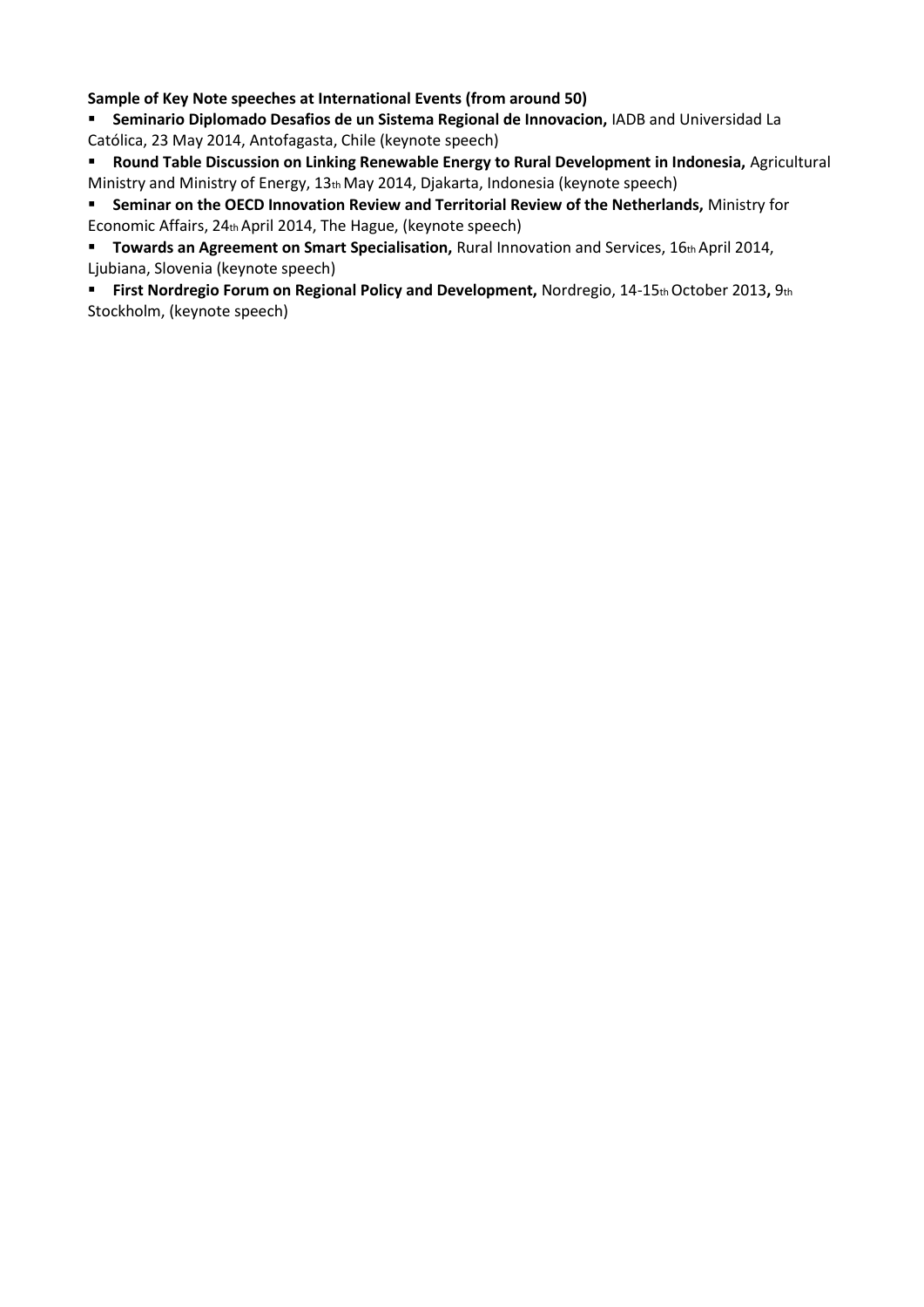# **Annex 3: CV of Anping Chen**

#### **Curriculum Vitae: Anping Chen Contact Information**

Work address:Center for Regional and Urban Studies,

Schoolof Economics, Jinan University,

601 Huangpu West Avenue, Guangzhou, 510632, P.R. China

Work phone no.:(86-20) 85220186

Work fax: (86-20) 85220187

Email:anping.chen@hotmail.com; tapchen@jnu.edu.cn

# **Major Interests**

Regional Economics, Spatial Modeling, Economic Development

# **Education**

2006 PhD (Economics), Xi'an Jiaotong University

- 2002 MA (Economics), Xi'an Jiaotong University
- 1993 BSc (Physics), Hanzhong Normal College

# **Scholarships and Honors**

2012 New Century Excellent Talents in China's University

- 2012 Thousand-Hundred-Ten Talents in Guangdong's University
- 2009 Endeavour Award (Australian Government)

# **Employment History**

2011-Professor, School ofEconomics, Jinan University

2006-2011 Associate Professor, School of Economics, Jinan University

2010-2011 Visiting Associate Professor, AED Economics, The Ohio State University

2009Visiting Associate Professor, Department of Economics, TheUniversity of Australia

1993-2000 Economist, Ankang Jindu Corporation

# **Professional Service**

2013-2014, Vice President, Chinese Economists Society (CES)

2012-, Editorial Board*, Letters in Spatial and Resource Sciences*

2013-, Associate Editor*, Journalof RegionalScience*

2014-, Editorial Board*,REGION*

2012, Guest Editor, *Journal of Regional Science*

2012, Guest Editor, *Papers in Regional Science*

2013, Guest Editor, *China Economic Review*

2014, Guest Editor, *Reviewof Development Economics*

# **Refereed Journal Publications (selected)**

1. ChenAnping, NicolaasGroenewold, "The Regional Economic Effects of a Reduction in Carbon Emission and an Evaluation of Offsetting Policies in China", *Papers in Regional Science*, 2014, 93(2):429-453.

2. ChenAnping, NicolaasGroenewold, "The National and Regional Effects of Fiscal Decentralisation in China", *Annals of Regional Science*, 2013, 51(3): 731-760.

3. ChenAnping, Mark Partridge, "When are Cities Engines of Growth in China? Spread and Backwash Effects across the Urban Hierarchy", *Regional Studies*, 2013, 47(8):1313-1331.

4. ChenAnping, NicolaasGroenewold,"Does Investment Allocation Affect the Inter-Regional Output Gap in China? A Time-Series Investigation", *China Economic Review*, 2013, 26(1):197-206.

5. ChenAnping, NicolaasGroenewoldand A.J. Hagger, "Regional Economic Effects of a Reduction in Carbon Emission", *Australian Journal of Agricultural and Resource Economics*, 2013, 57(4): 483-500.

6. ChenAnping, NicolaasGroenewold,"Regional Equality and National Development in China: Is There a Trade-Off?", *Growth and Change*, 2011, 42(4):629-670.

7. ChenAnping, NicolaasGroenewold,"Reducing Regional Disparities in China: An Valuation of Alternative Policies", *Journal of Comparative Economics*, 2010, 38(2): 189-198.

8. ChenAnping, "Reducing Regional Disparities in China: Is there a Growth Cost?", *China Economic Review*, 2010, 21(1): 2-13.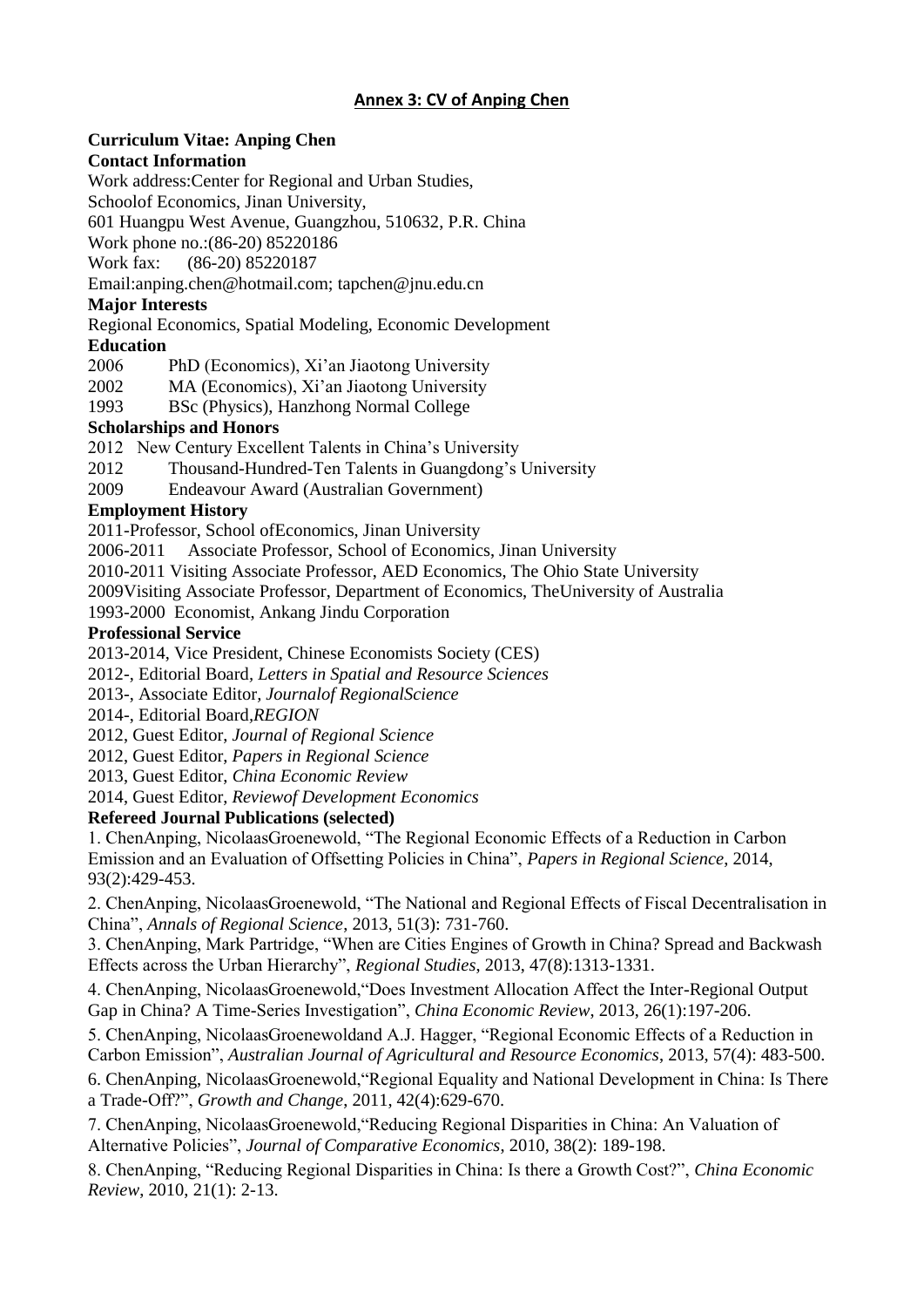9. GroenewoldNicolaas, Anping Chen, Guoping Lee,"Inter-Regional Spillovers of Policy Shocks in China", *Regional Studies*, 2010, 44(1): 87-101.

10. GroenewoldNicolaas, Anping Chen, Guoping Lee, "Inter-Regional Spillovers in China: The Importance of Common Shock and the Definition of the Regions", *China Economic Review*, 2008, 19(1):32-52.

#### **Books**

1. GroenewoldNicolaas, Anping Chen, Guoping Lee,*Linkages between China's Regions: Measurement and Policy*, Edward Elgar, Cheltenham, UK, 2008.

### **Research Grants**

1. "Program for New Century Excellent Talents in China's University", Ministry of Education of China, *PI*, 2013-2015,200,000CNY.

2. "Carbon Reduction, Regional Linkages and Related Policies in China", Social Science Research Key Grant, Jinan University, *PI/Applicant*, 2012-2014, 500,000CNY.

3. "Regional Economic Effects of A Reduction in Carbon Emission in China", National Nature Science Foundation of China, *PI/Applicant*, 2012-2015, 400,000CNY.

# **Workshop/Conference Organized**

1. The 1st International Workshop on Regional, Urban and Spatial Economics in China, co-organized with Mark Partridge and Jouke van Dijk, Guangzhou, June 15-16, 2012.

2. CESA-JNU Joint International Conference on Industrial Upgrading and Sustainable Economic Growth in China, co-organized with Chinese Economics Society of Australia (CESA), Guangzhou, December 12-13, 2013.

3. Chinese Economists Society 2014 Annual Conference, co-organized with Chinese Economists Society (CES), Guangzhou, June 14-15, 2014.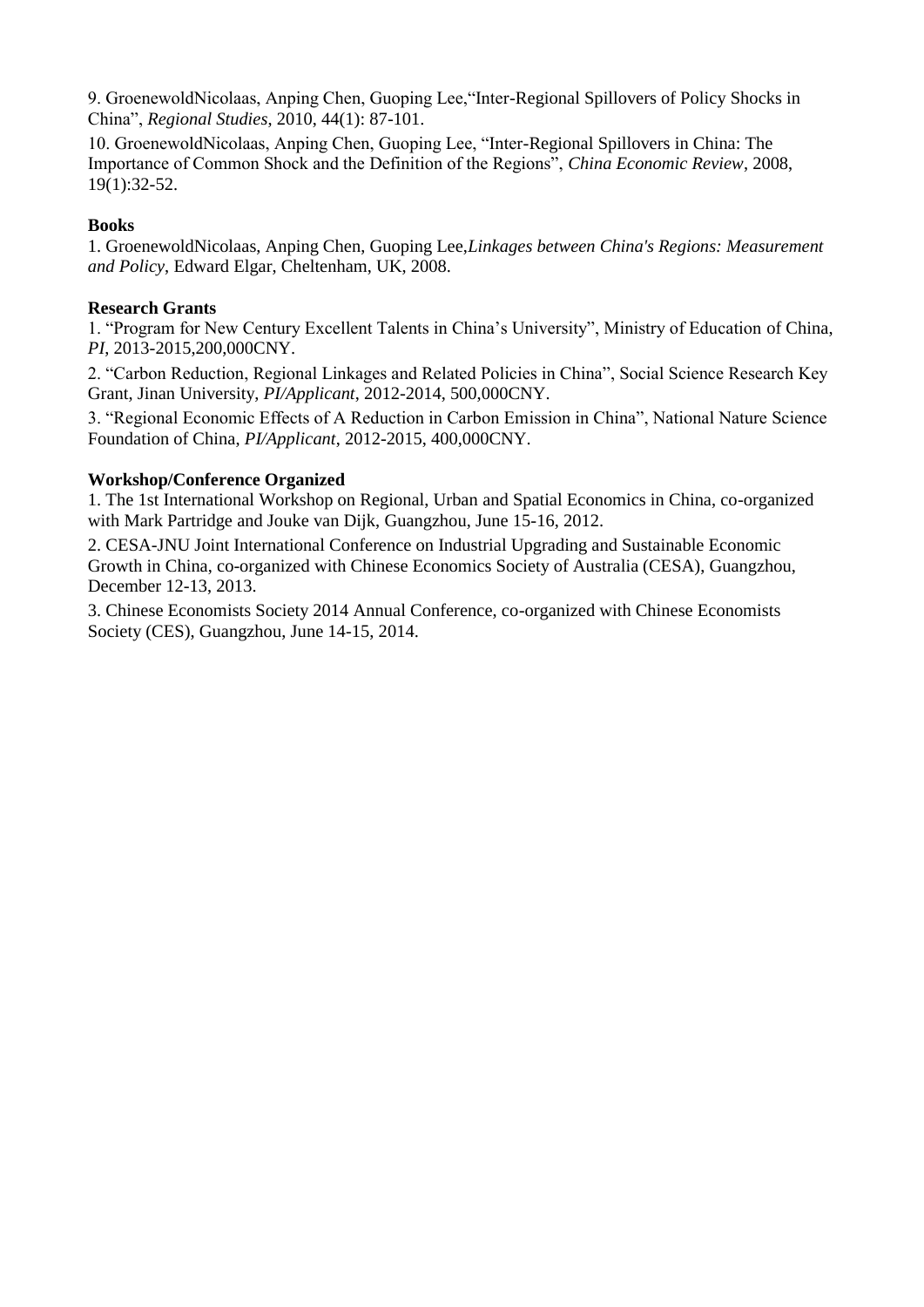#### **Annex 4: PiRS – Report**





# **Editorial Report 2013**

#### **Summary**

The transition phase is over and the new team is working in a friendly, constructive and cooperative atmosphere.

The rotation of the members continues in order to guarantee a fresh and cooperative attitude of the Editorial Team members. In June 2013 ten members left the Editorial Board and have been recently replaced by five new members.

In 2013, the number of submissions has increased from 197 to 221.

The total increase in submissions is driven by European scientists, that record the highest increase in submission. An interesting new trend is the increase of submission from PRSCO.

The decision making process has become more efficient than in the previous year. Table 2 shows the drastic fall of the time span in all phases of the review process, namely:

- from 3 to 1.8 months for the first decision;
- from 2.6 to 2 months for the second decision:
- from 1.2 to 0.8 months for the third decision.

What is not efficient, and loses efficiency over time, is the time from final decision to publication in print: the time is now over one year.

There is a clear decrease over the last two years of the economic area, in favour of the geography and of public policy and governance area.

The 2013 impact factor of PiRS has decreased from 1.541 to 1.183. As Figure 4 shows, it is a common trend of the main Regional Science Journals.

Two main areas have been envisaged in which new strategies have been put in place:

- the first area concerns the special issues. On this topic, a new strategy has been put in place by the editorial team members. The idea is to host only invited special issues that either cover traditional topics of regional science, with the aim to stress the state of the art, the advances achieved, and the possible scientific challenges that are ahead, or deal with very hot topics that come from the real world;
- the RSAI Board has also decided to go for on-line publication only, so that financial resources are saved to increase the number of issues per year.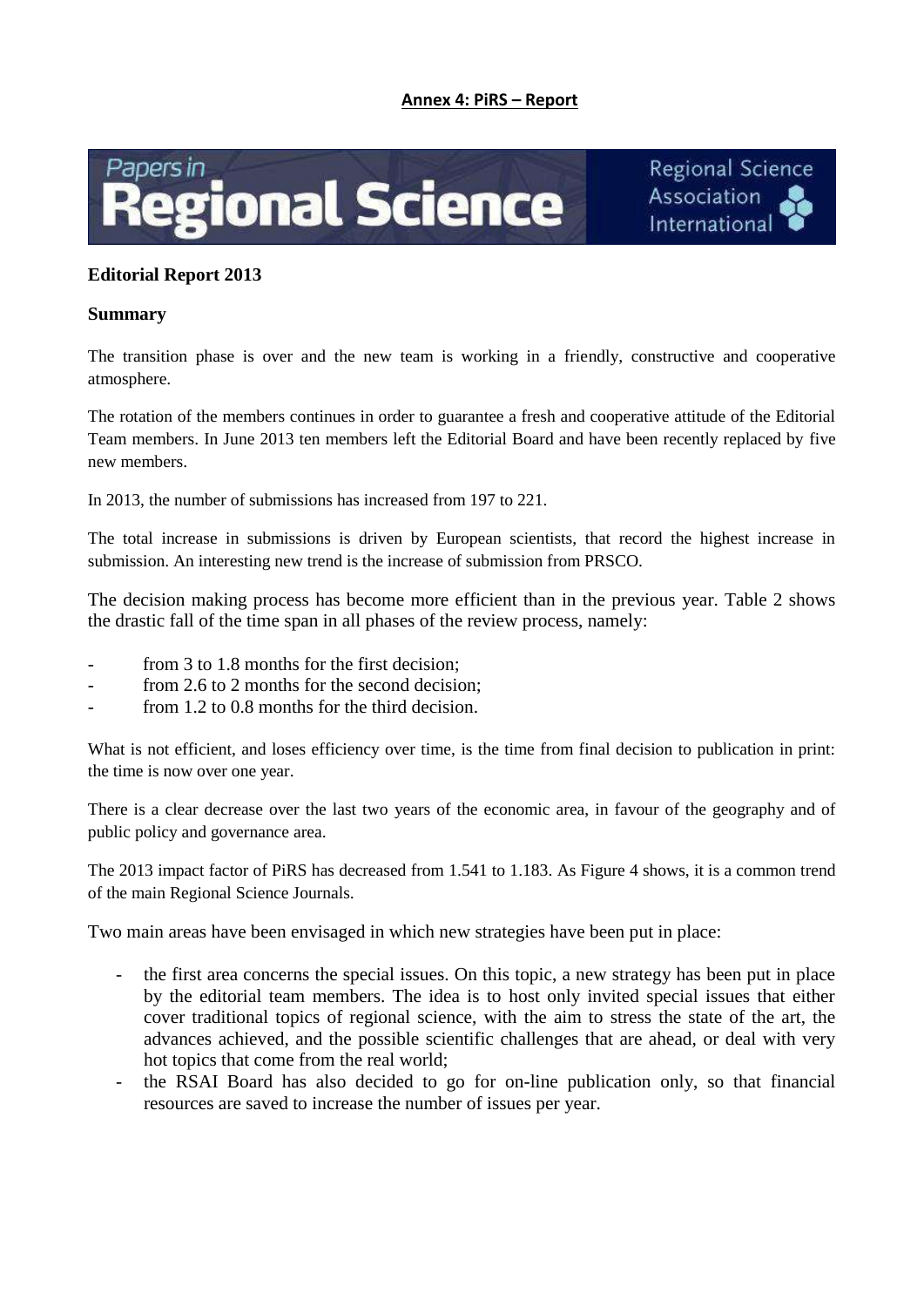# **1. Editorial Team and Editorial Board**

The editorial team of Papers in Regional Science has now settled down. **The transition phase is over and the new team is working in a friendly, constructive and cooperative atmosphere.**

Prof. Yoshitsugu Hayashi had to leave his position for new important positions in his Country. Prof. Michaela Trippl joined the editorial team in November 2013. We are all grateful to Prof. Hayashi for his voluntary work during a long period of time, and welcome Prof. Trippl.

This report has the aim to highlight the development of the journal in the last year (2013), highlighting the advances made and the critical aspects ahead of us. The report closes with some strategic decisions made by the editorial team.

The data contained in this report refer to 2013, and therefore reflect the work done in the first year by the new team.

Some changes have been made in the Editorial Board. **The rotation of the members continues in order to guarantee a fresh and cooperative attitude of the Editorial Team members.** In June 2013 ten members left the Editorial Board and have been recently replaced by five new ones. Now, the whole members are in a number of 45.

# **2. Editorial statistics**

# *2.1. Number of submission and rejection rates*

Table 1 presents the number of submission and rejection rates, together with pending manuscripts, i.e. papers that are in the website system at different stages.

| Table 1. Number of submissions and rejection rates |     |                        |                |             |  |  |
|----------------------------------------------------|-----|------------------------|----------------|-------------|--|--|
| Cohort                                             |     | Submissions Acceptance | Rejection rate | Pending     |  |  |
|                                                    |     | rate                   |                | manuscripts |  |  |
|                                                    |     |                        |                |             |  |  |
| 2002                                               | 79  | 0,39                   | 0,61           | 0           |  |  |
| 2003                                               | 63  | 0,35                   | 0,65           | 0           |  |  |
| 2004                                               | 88  | 0,37                   | 0,63           | 0           |  |  |
| 2005                                               | 71  | 0,36                   | 0,64           | 0           |  |  |
| 2006                                               | 80  | 0,38                   | 0,62           | 0           |  |  |
| 2007                                               | 144 | 0,27                   | 0,73           | 0           |  |  |
| 2008                                               | 108 | 0,23                   | 0,77           | 0           |  |  |
| 2009                                               | 178 | 0,34                   | 0,66           | 0           |  |  |
| 2010                                               | 163 | 0,33                   | 0,67           | 0           |  |  |
| 2011                                               | 182 | 0,28                   | 0,72           | 0           |  |  |
| 2012                                               | 197 | 0,40                   | 0,60           | 53          |  |  |
| 2013                                               | 221 | 0,10                   | 0,90           | 37          |  |  |

In 2013, **the submission rate has increased** from 197 to 221, an indicator that witnesses the consolidation of the journal in the international scientific world. The acceptance rate has drastically decrease to 10%, while 90% of the papers are rejected, in line with the policy of the Editorial Team. Pending manuscripts have decreased, and this is a sign of increased efficiency in the decision making process.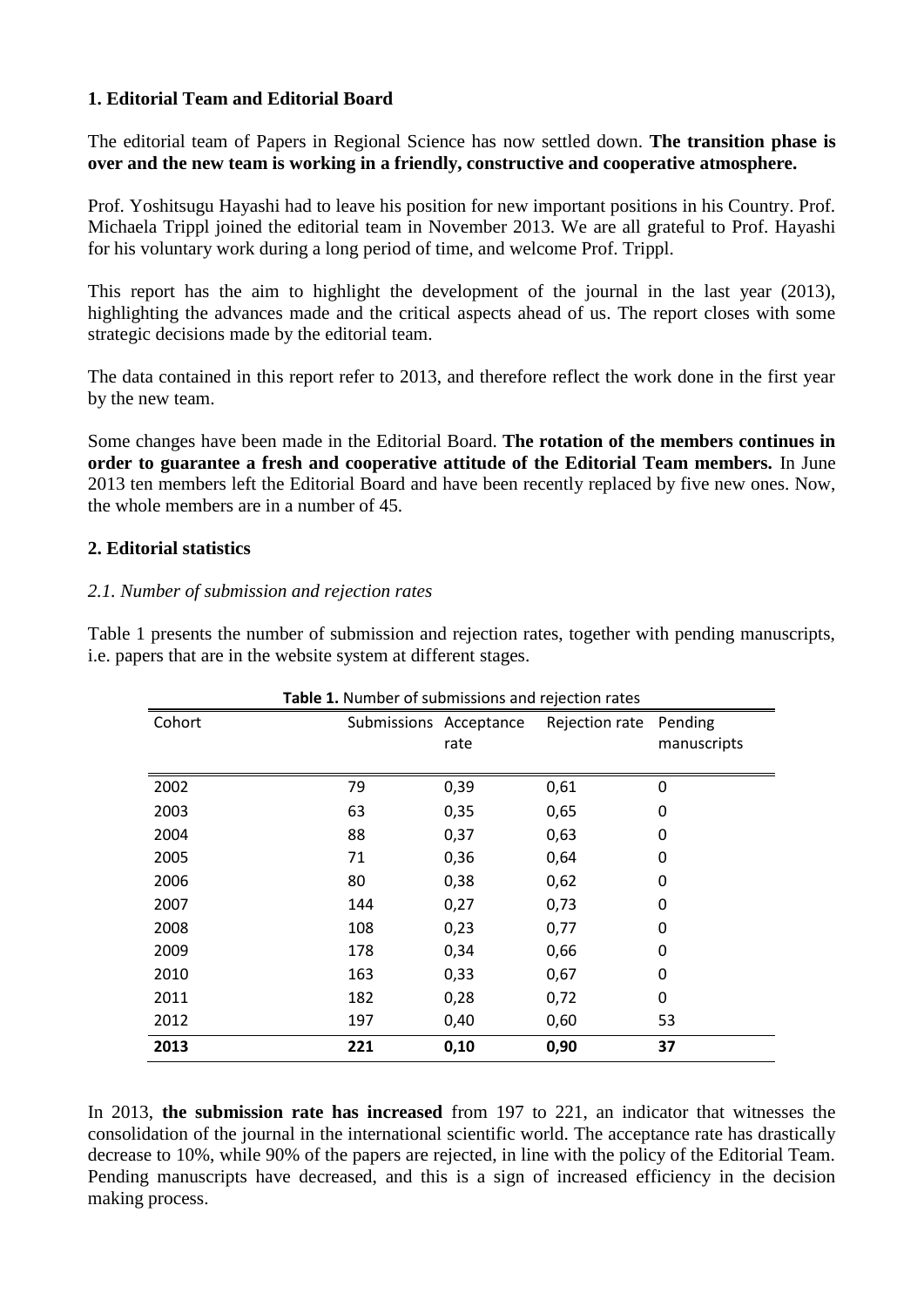Figure 1 shows that **the total increase in submissions is driven by European scientists**, that record the highest increase in submission. An interesting new trend is **the increase of submission from PRSCO**, which reflects the effectiveness of the RSAI policy (ad-hoc seminars organized in this part of the world) towards this area. This situation is expected to increase next year with the publication of the special issue on regional science research in China.



**Fig. 1.** Geographically detailed number of submissions, 2002–2013

# *2.2. Decision making process and reviewers*

As mentioned above, **the decision making process has become more efficient than in the previous year**. Table 2 shows the drastic fall of the time span in all phases of the review process, namely:

- From 3 to 1.8 months for the first decision:
- From 2.6 to 2 months for the second decision:
- From 1.2 to 0.8 months for the third decision.

Interestingly enough, the maturity of the journal is also shown by the fact that never before the process has been so quick and efficient, as Table 2 shows.

**What is not efficient, and loses efficiency over time, is the time from final decision to publication in print: the time is now over one year**. To give an idea of the situation, the last (August 2014) print version still contains papers decided by the old team.

This aspect is particularly crucial. The journal has a backlog of more than 90 papers. A particular strategy has been put together with Wiley-Blackwell, the President of RSAI and the PiRS editorial team to overcome such a problem, which will be presented in the section on editorial policies.

Given the increase in the total submissions, the number of referees has also increased, as Table 3 reports. While the European scientists show a high and constant engagement in the journal,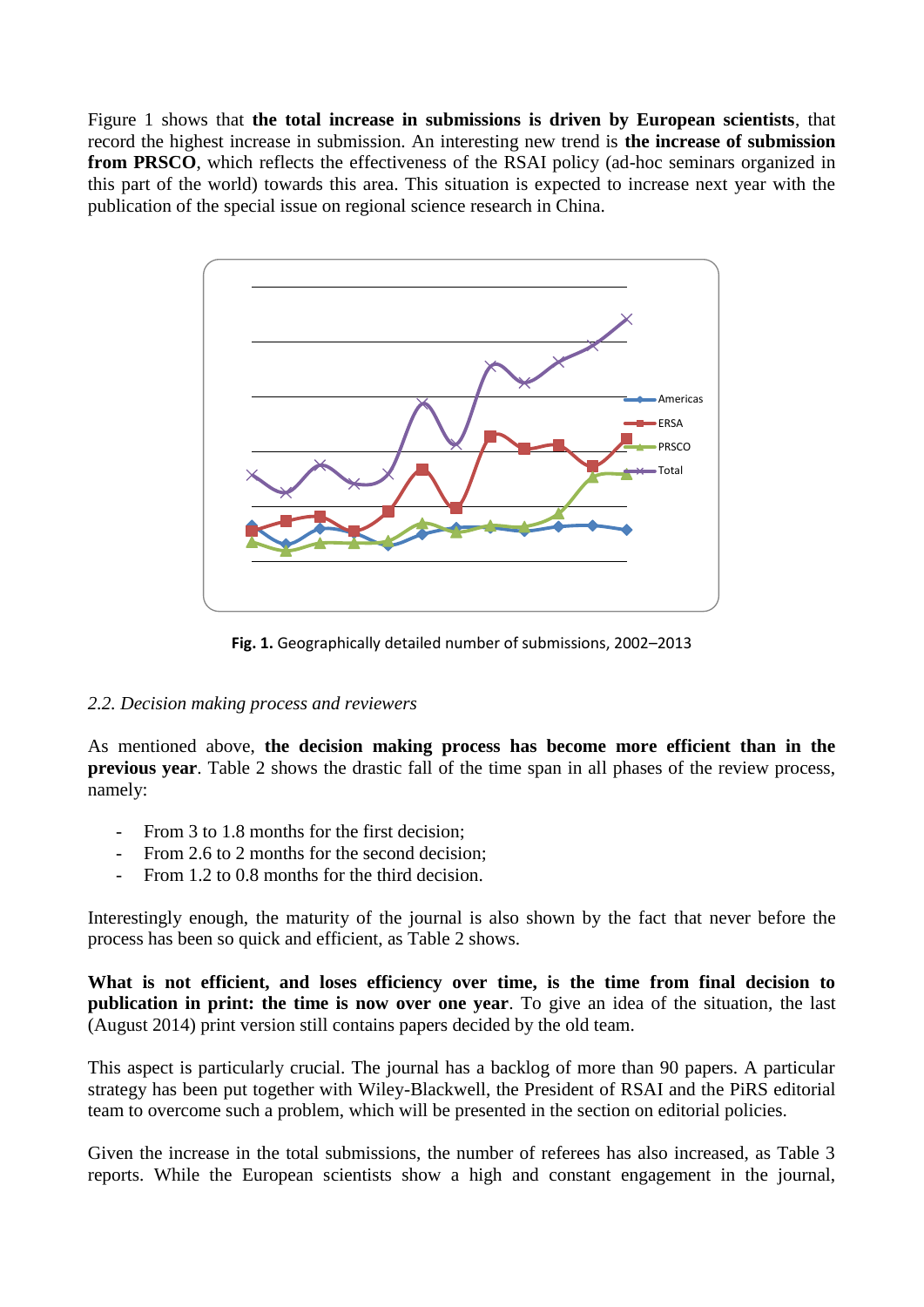| Table 2. Manuscript processing in months |                   |                    |                |                                                  |                                              |  |  |
|------------------------------------------|-------------------|--------------------|----------------|--------------------------------------------------|----------------------------------------------|--|--|
| Cohort                                   | First<br>decision | Second<br>decision | Third decision | Final decision<br>of acceptance<br>to Early View | Final decision to<br>publication in<br>print |  |  |
| 2002                                     | 5,2               | 3,5                | 1              |                                                  | 8                                            |  |  |
| 2003                                     | 6,1               | 3,9                | 1              |                                                  | 9,2                                          |  |  |
| 2004                                     | 5,6               | 3,3                | 1,5            |                                                  | 9                                            |  |  |
| 2005                                     | 6,1               | 2,9                |                |                                                  | 12,8                                         |  |  |
| 2006                                     | 5,4               | 4,9                |                | 9                                                | 11,9                                         |  |  |
| 2007                                     | 3,1               | 2,7                | 1,3            | 7,4                                              | 11,4                                         |  |  |
| 2008                                     | 2,5               | 2,4                | 0,8            | 5,6                                              | 10,4                                         |  |  |
| 2009                                     | 3                 | 2,6                | 1,5            | 2,9                                              | 8,8                                          |  |  |
| 2010                                     | 3,2               | 2,9                | 1,3            | 2,6                                              | 9                                            |  |  |
| 2011                                     | 3,1               | 2,5                | $\overline{2}$ | 1,9                                              | 11,4                                         |  |  |
| 2012                                     | 3                 | 2,6                | 1,2            | 3,4                                              | 4,9                                          |  |  |
| 2013                                     | 1,8               | $\mathbf{2}$       | 0,8            | 3,1                                              | 12,4                                         |  |  |

American scientists have increased, and now represent a little bit more than a quarter. The PRSCO area is stable.

**Table 3.** Number of reviewers and proportion of reviewers by supra region

| Year | Reviewers | <b>ERSA</b> | Americas | <b>PRSCO</b> |
|------|-----------|-------------|----------|--------------|
| 2002 | 194       | 0,38        | 0,44     | 0,18         |
| 2003 | 186       | 0,34        | 0,53     | 0,13         |
| 2004 | 192       | 0,39        | 0,5      | 0,11         |
| 2005 | 192       | 0,38        | 0,31     | 0,32         |
| 2006 | 181       | 0,4         | 0,52     | 0,08         |
| 2007 | 213       | 0,58        | 0,32     | 0,1          |
| 2008 | 230       | 0,56        | 0,34     | 0,1          |
| 2009 | 325       | 0,62        | 0,25     | 0,13         |
| 2010 | 332       | 0,61        | 0,23     | 0,15         |
| 2011 | 337       | 0,59        | 0,25     | 0,15         |
| 2012 | 354       | 0,62        | 0,22     | 0,16         |
| 2013 | 399       | 0,61        | 0,26     | 0,13         |

#### *2.3. Authors by geographical areas and by disciplines*

Figure 2 presents the geographical distribution of authors. While it shows the constant domination of European authors vi-à.vis other areas of the world, the situation is slightly changing: **European authors continue to decrease over time, while those from RSAmericas increase**. The trend will continue in the next years, given the editorial policies and the RSAI policies in this respect.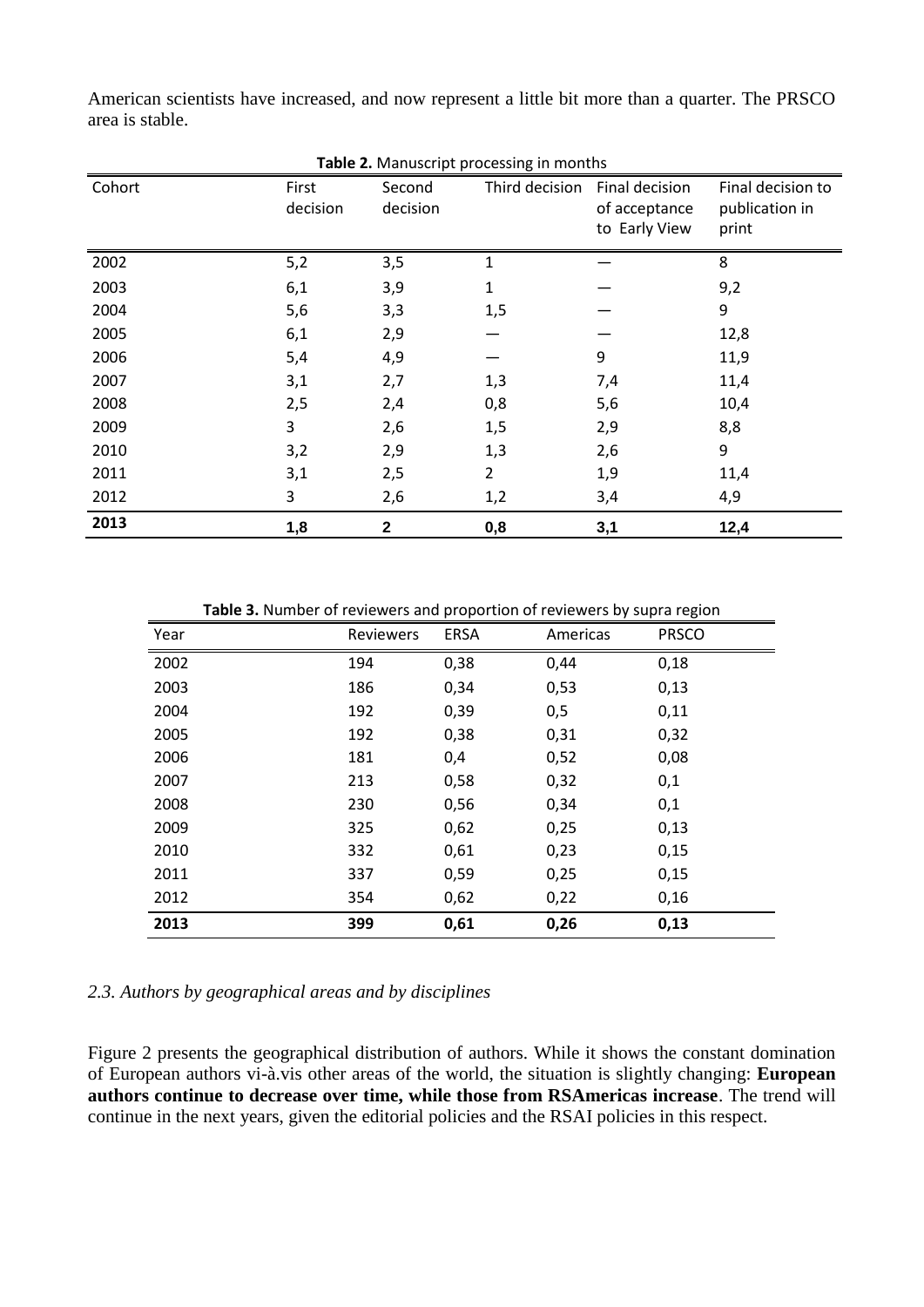

**Fig. 2.** Geographic distribution of authors in author pages (% per year and proportion), Vol. 81–92, 2002–2013

Figure 3 reports the distribution of pages by discipline. **There is a clear decrease over the last two years of the economic area, in favour of the geography and of public policy and governance area**.



Ecomomics & Applied Ecomomics

Geography & Planning & Regional Studies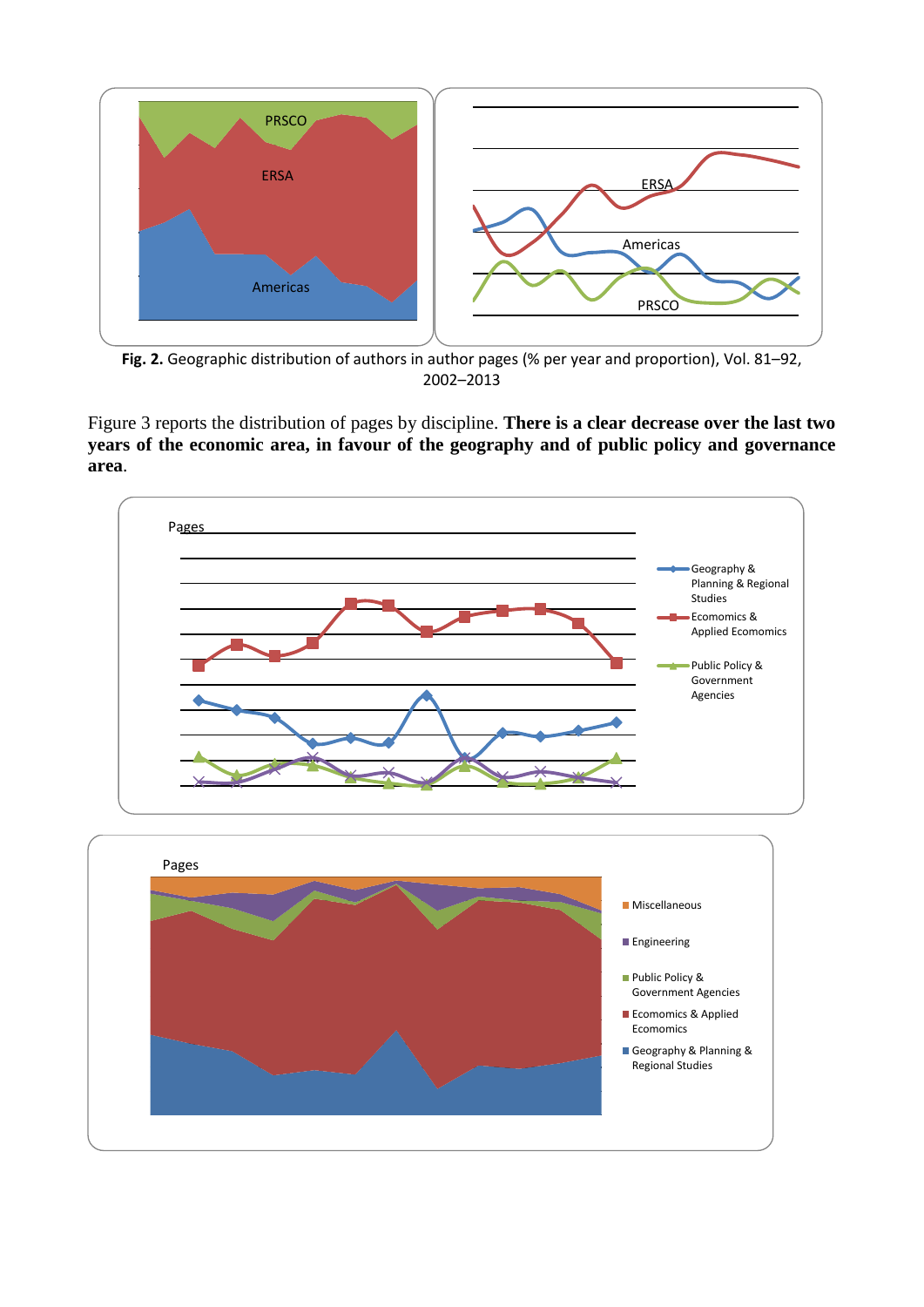### *2.4. Impact Factor*

**The 2013 impact factor of PiRS has decreased from 1.541 to 1.183**. **As Figure 4 shows, it is a common trend of the main Regional Science Journals**. As a result, also the 5-year impact factor has slightly decreased (Figure 5).



**Fig. 4.** Citation Impact Factor for various regional science journals, 2002–2013



**Fig. 5.** Citation 5-year Impact Factor for various regional science journals in 2008-2013

The Editors will put in place some ad-hoc strategies to increase it in the future, namely:

the launch of special issues on updated issues, with strong policy implications;